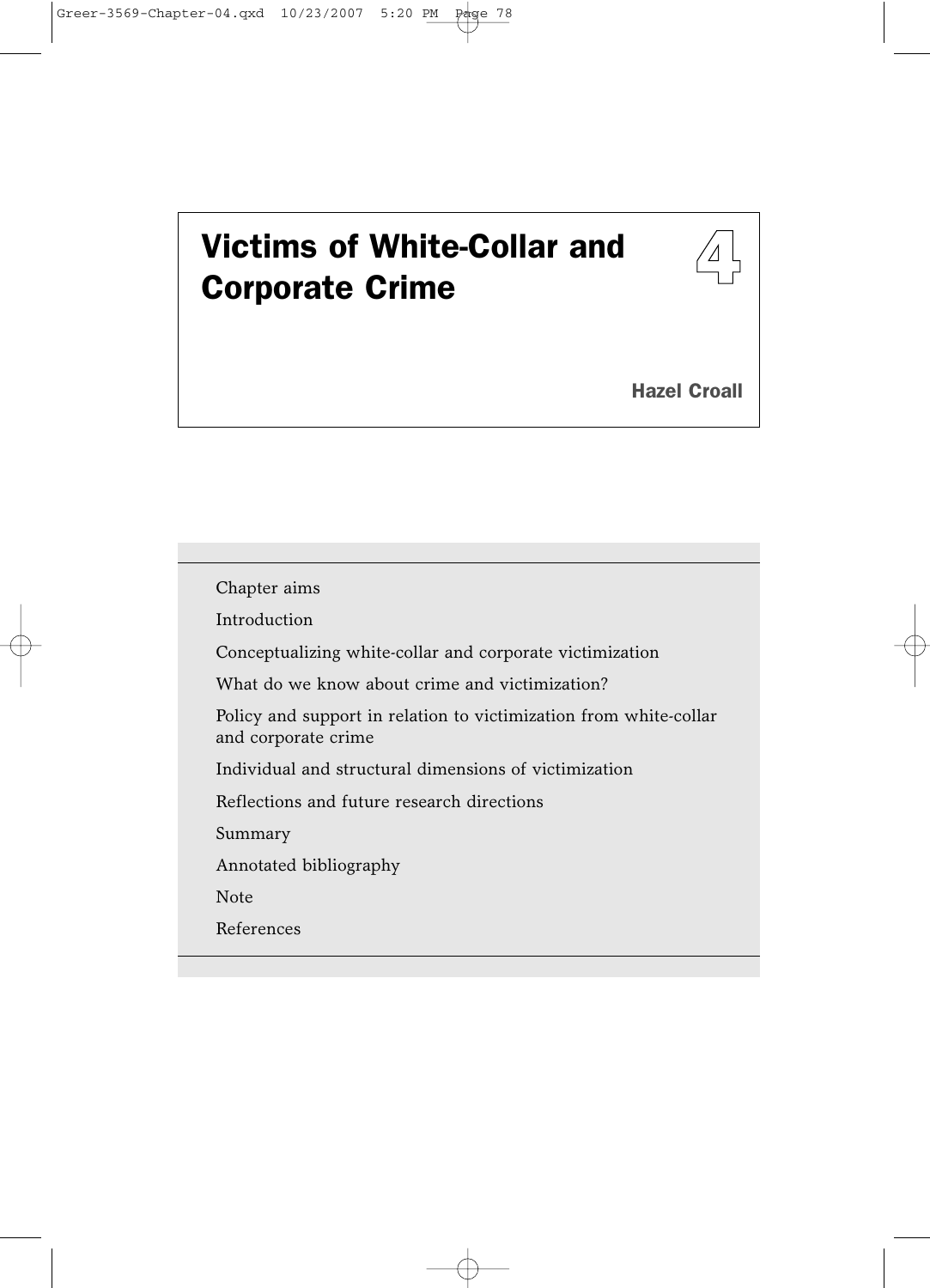# **Chapter aims**

- To consider how criminal victimization and harm have been conceptualized within criminology, victimology, and in the literature on white-collar and corporate crime.
- To explore research exposing the harms caused by major forms of white-collar and corporate crime.
- To consider issues of criminal justice policy in relation to these forms of victimization.
- To illustrate how victimization can be related to wider structural variables.
- To outline areas for further investigation and policy development.

# **Introduction**

A major form of victimization excluded from the BCS and other crime surveys is that of white-collar and corporate crime. This is often seen to involve a very different set of relationships between offenders and victims, as there is less obvious direct harm or 'blood on the streets' (Clarke, 1990). It appears less personal as immediate victims are often 'employers', the 'government', the 'public health' or the 'environment' and in many cases, such as where safety laws are broken, causing the death or injury of employees, there is no direct intent to harm. There are also different images of the structural dimensions of victimization. To some, all citizens are victims of this kind of crime, irrespective of age, class or gender, whereas to others the crimes of the wealthy and powerful prey on the poor and powerless. Yet at the same time, victims of some financial frauds may fail to attract sympathy as they are assumed to be wealthy and to have willingly parted with their money (Shichor et al., 2000).

#### *Scope and definition*

Before exploring these issues, it is important to consider the scope of activities to be investigated. Box 4.1 outlines some of the problems of defining this contested area of crime (Croall, 2001a; Nelken, 2002), indicating that a major issue is which activities to include or exclude. This chapter will adopt an inclusive approach, covering activities which are subject to some form of legal regulation and penalty along with those perpetrated by both high and low status employees and large and small businesses. Whether offenders are at the top or bottom of the status hierarchy, it can be argued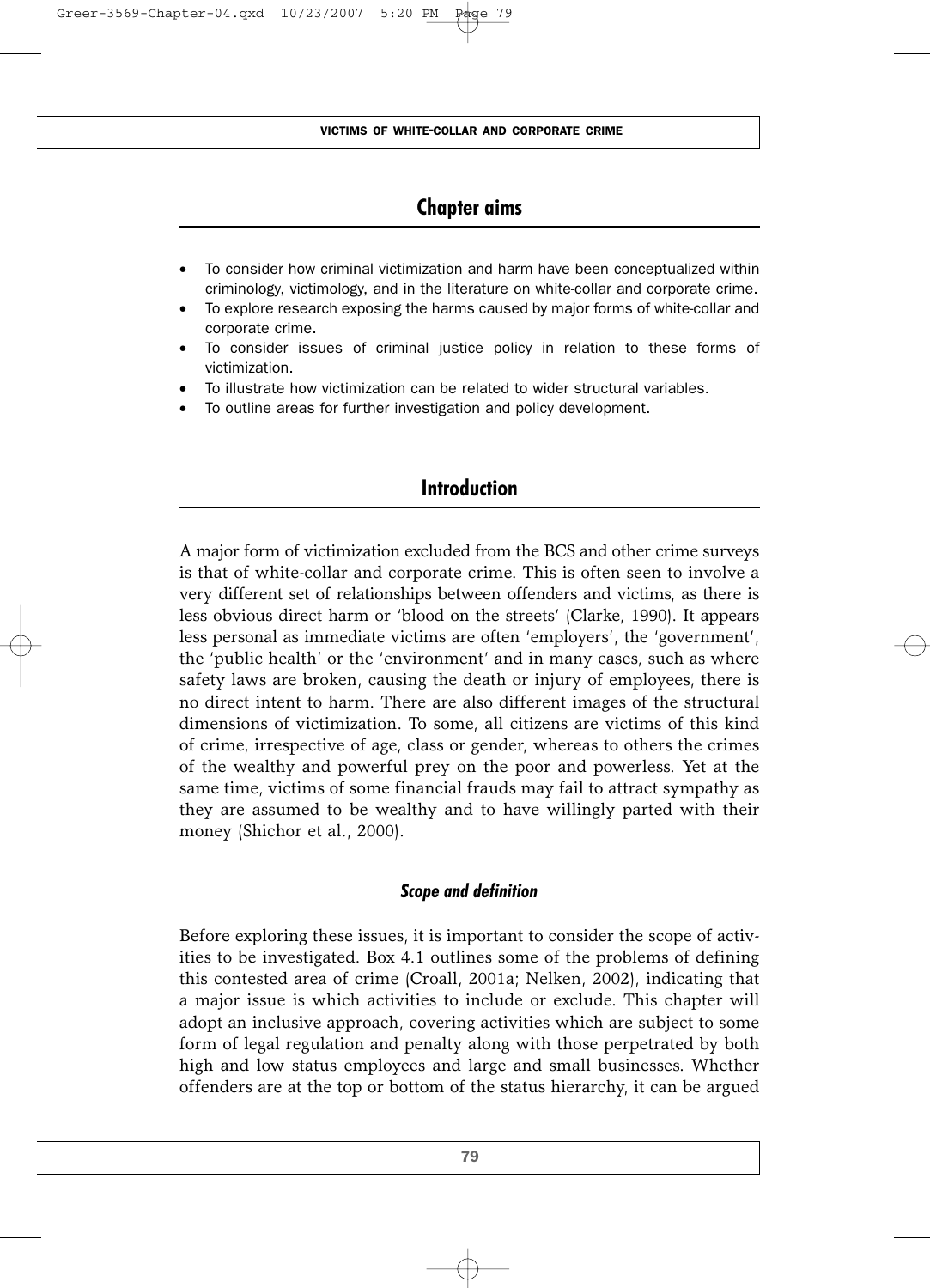that their 'power' lies in the possession of occupationally-based trust or knowledge which victims do not have (Shapiro, 1990; Croall, 2001a) and from a victim's perspective, the harm, rather than the status of the offender, is the key feature.

# Box 4.1 White-collar crime – definitional issues

- Sutherland (1949: 9) defined white-collar crime as 'crime committed by a person of respectability and high social status in the course of his occupation'.
- The role of class has been highly contested, as the status of an offender may matter less than the harm done by someone in a trusted occupational position.
- The term 'crime' is also contentious as many of the harmful activities of businesses or occupational groups are not subject to criminal law and punishment but to administrative or regulatory law and 'penalties' or 'sanctions'.
- An alternative definition is 'an abuse of a legitimate occupational role that is regulated by law' (Croall, 2001a: 163).

# *Forms of 'white-collar crime'*

Many argue that the term 'white-collar crime' insufficiently describes the wide range of offences committed by the 'powerful', be they wealthy individuals or corporations. Most accept a distinction between:

- 'classic' white-collar crime, which involves personal gain, at the expense of employers, 'the government' or clients (which can also be described as *occupa*tional crime);
- offences which involve increased profits or the survival of the *organization* often known as organizational or corporate crime (Slapper and Tombs, 1999).

Others prefer to use the broader term **economic crime** (used in many European, particularly Scandinavian countries, where the term 'white-collar crime' is rarely used).

Economic crime defined as 'crimes of profit which take place within the framework of commercial activity' (Korsell, 2002: 201).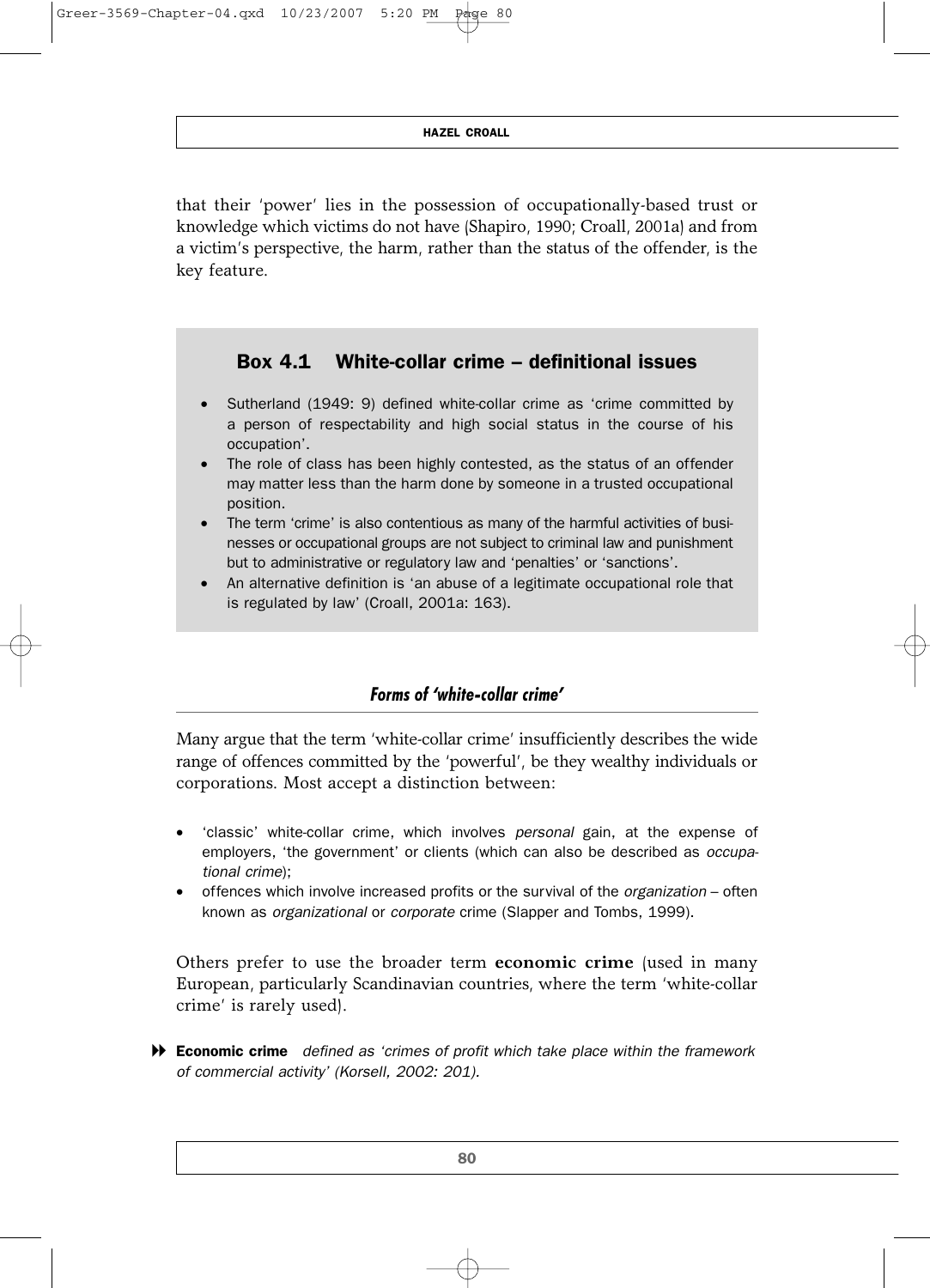A major feature of white-collar crime is its ambiguous criminal status (Nelken, 2002), and it is often not dealt with by criminal law. Should these activities be regarded as 'crime'? To critical criminologists, the role of class and power is crucial in understanding differences in criminalization.

# *Research knowledge*

Compared to what are often described as 'conventional', non-white-collar crimes, there is less systematic research on victimization, the distribution of risk factors, repeat victimization and the impact of offences on victims. A major reason for this often criticized neglect is ideological. Offences are not generally seen as part of the 'crime problem', and the high status of offenders is generally assumed to lead to their being able to avoid the criminalization of their activities along with indirectly influencing the direction of criminological research through control over funding. In short, 'the powerful' are less likely to fund research critical of their own activities or to provide access to researchers (Tombs and Whyte, 2003; 2006a).

Technical and methodological problems deriving from the nature of offences also inhibit research. For example:

- Many victims are unaware of any harm and cannot detect it themselves as happens, for example, with some major frauds, pollution, food adulteration and descriptions of consumer goods.
- Victimization is often indirect and impersonal, affecting entities such as 'the government' although there are indirect effects on individuals – tax payers, for example, have to pay more and receive fewer benefits due to tax evasion.
- Individual victims may lose very little yet the 'illegal' profits may be large as in cases in which a bank employee takes one penny out of thousands of accounts or a firm sells goods which weigh less than indicated.

While this does not apply to all offences, many are difficult to capture in standard victim surveys. Some, such as frauds, are covered by the United States National Victim Survey, but information is limited to only frauds of which victims are aware. This means that different sources of information must be used, often lying outside criminological and victimological research. Although they may not be seen as 'crime', many of the activities involved are associated with harm, they are subject to regulation and linked to wider social issues such as workplace safety, the environment, consumerism or financial regulation. They are subject to investigation and research and useful sources of information include regulatory agencies,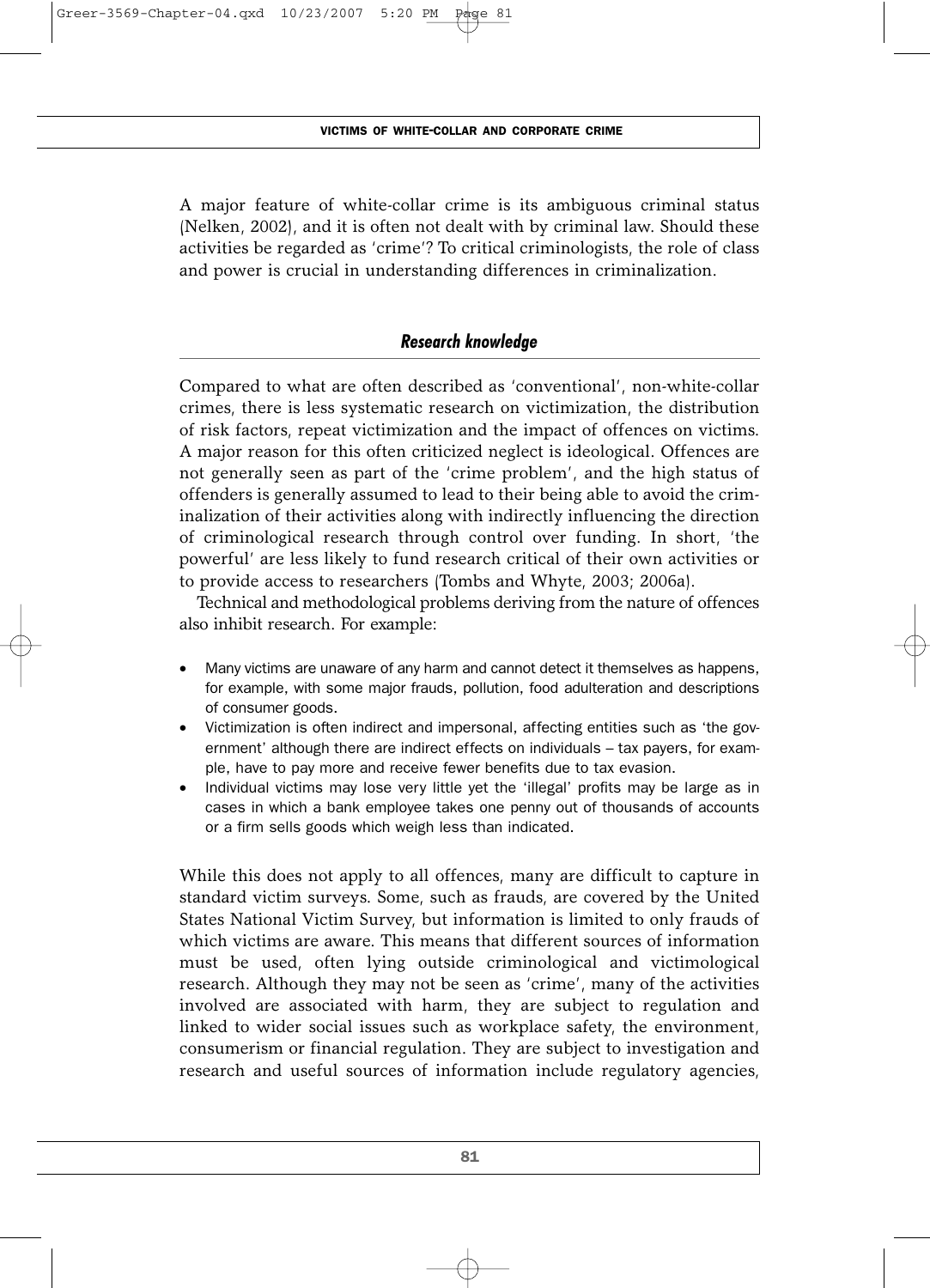investigative journalism and relevant interest groups, along with a small amount of criminological research largely restricted to fraud.

# **Conceptualizing white-collar and corporate victimization**

Analysing these kinds of victimization involves looking at how they have been viewed in different victimological traditions, and in the literature on corporate and white-collar crime. Positivist victimologies tended to neglect this whole area as they largely accepted conventional constructions of crime. Indeed, when 'business' or 'retail' crime surveys are carried out, they focus on offences, such as burglary or shoplifting, perpetrated against businesses by 'outsiders'. Analyses of 'lifestyles' or 'high crime' 'hot spots' do not consider the risks of working in an unsafe workplace, living in a heavily polluted environment or buying second-hand cars or counterfeit goods.

This focus has been challenged. Radical victimology did attempt to include the crimes of the powerful and the third Islington crime survey contained questions about workplace safety, unlawful trading practices and offences by landlords which were found to exceed experiences of conventional forms of crime (Pearce, 1992). This was an exception, however, and although it directed attention to the structural bases of victimization, other research largely focused on street and interpersonal crimes using, as outlined in Chapter 3, individualized victim surveys (Pearce and Tombs, 1998).

Critical victimology is also relevant to corporate and institutional victimization. This provides a major group of victims 'we cannot see' and, while later developments have focused more on gender (Walklate, 2003, and Chapters 6 and 7 in this volume), it provides a strong challenge to conventional constructions of crime and victimization. Moreover, while feminist victimology has tended to focus on the victimization of women and children, it also drew attention to sexual harassment and violence in the workplace and marketplace (Croall, 1995) and to the gendered dimensions of corporate victimization (Szockyj and Fox, 1996).

A major focus of 'white-collar criminology' (Slapper and Tombs, 1999), has been exposing the 'human misery' caused by the crimes of the powerful, often seen to exceed that caused by conventional crime. This has tended to use rather general categories to describe victims such as 'the general public', consumers and workers, and it has tended to explore the relationship between class, status and power and offending, criminalization, criminal justice and sentencing rather than victimization. In part, this is attributable to the difficulties, outlined above, of researching victimization which has been depicted as multi-layered – at the primary level affecting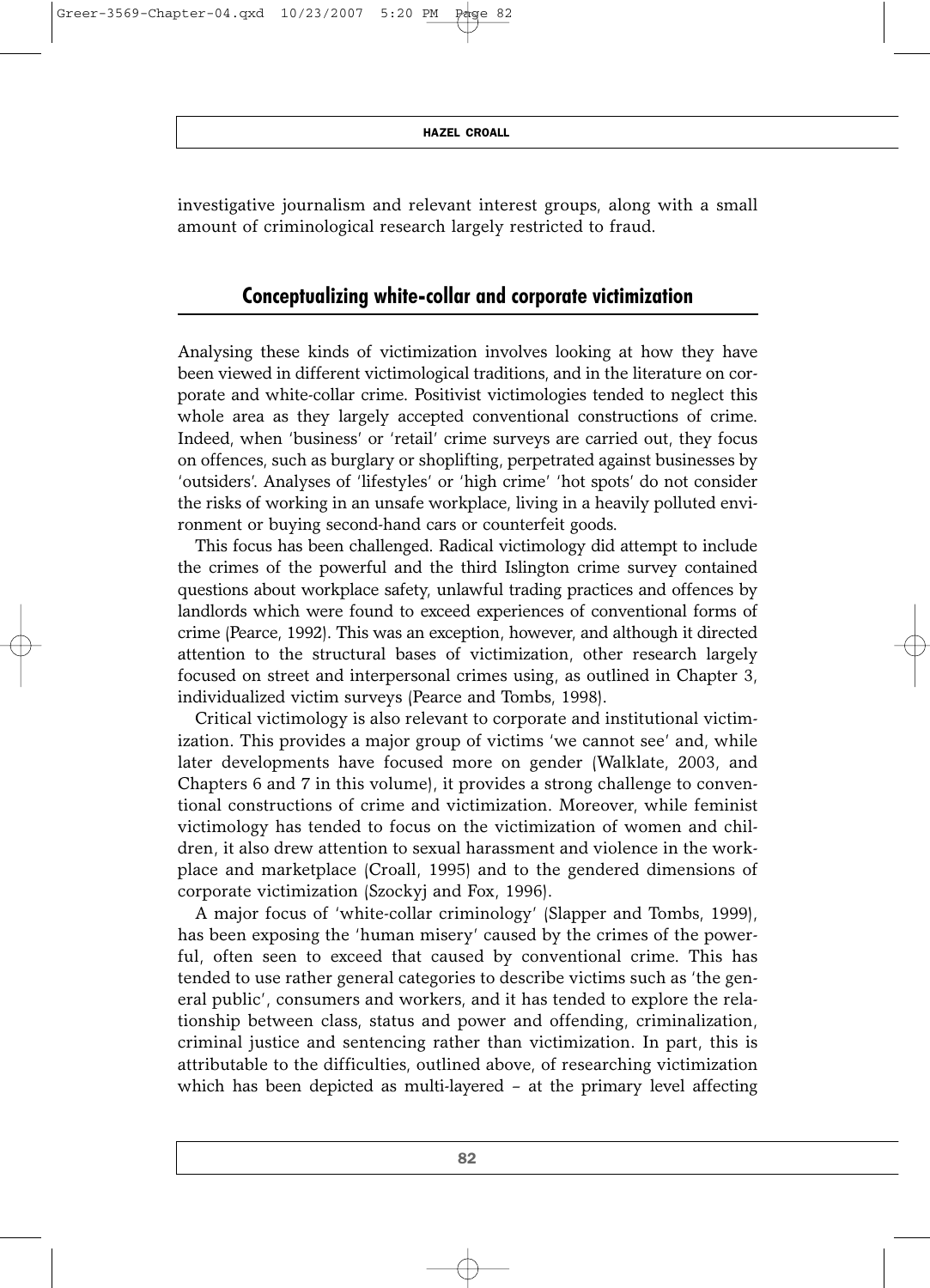private individuals, at the secondary level, affecting organizations, or at the tertiary level, affecting 'society at large' (Lindgren, 2002). The 'rippling' effect of offences tends to downplay their impact on individuals and as Sutherland (1949) pointed out, it may also restrict the development of organized responses on the part of, for example, consumers. Other crimes, such as corruption, are seen as 'victimless', and yet others as having 'merely' an economic impact.

These constructions can be challenged and the existence of physical as well as economic harms stressed (Box, 1983). Crimes which largely affect 'the government' do, as seen above, affect all citizens and corruption damages the legitimacy of and trust in business and public service and, where it involves public service contracts, can lead to the construction of unsafe public buildings or inferior public services (Shover and Wright, 2001). Large bank failures not only harm individual wealthy investors who may be perceived as well able to afford the losses, but also smaller businesses and investors. Following the collapse of the BCCI, local services had to be cut in the Western Isles as the council there had invested in the bank (Croall, 2001a). Victimization is also 'hidden' by the construction of incidents resulting from systematic breaches of regulations as 'accidents' or 'disasters', a depiction which also suggests a more or less random effect, irrespective of class, age or gender. As will be seen, however, victimization can reflect these underlying social inequalities.

Notions of **deserving victims** and **undeserving victims** also affect this area of crime. Investors can be blamed for making 'risky' investments and seen as less deserving than older people victimized through pensions frauds (Levi, 1999). The principle of *caveat emptor*, let the buyer beware, has long dominated consumer law and consumers are blamed (and blame themselves) for being 'taken in' by counterfeit goods or other sales 'cons'. Workers may be blamed for ignoring safety regulations (Tombs, 1999) or women for choosing to have cosmetic surgery (Finlay, 1996). One of the most disturbing instances of **victim blaming** was involved in the Hillsborough disaster, in which 96 spectators died in a crush in a football stadium. Initially the police blamed the drunken state of many of the supporters which, by affecting subsequent investigations, led to a failure to fully explore the role of senior police officers whose decisions were subsequently alleged by inquiries and victim groups to have made a major contribution to the disaster (Scraton, 2004).

- **Deserving victims** blameless, innocent and 'ideal' victims who did not provoke or invite their victimization. ▶▶
- **Undeserving victims** victims who bear some responsibility and are in some part culpable or to blame for their victimization.  $\blacktriangleright$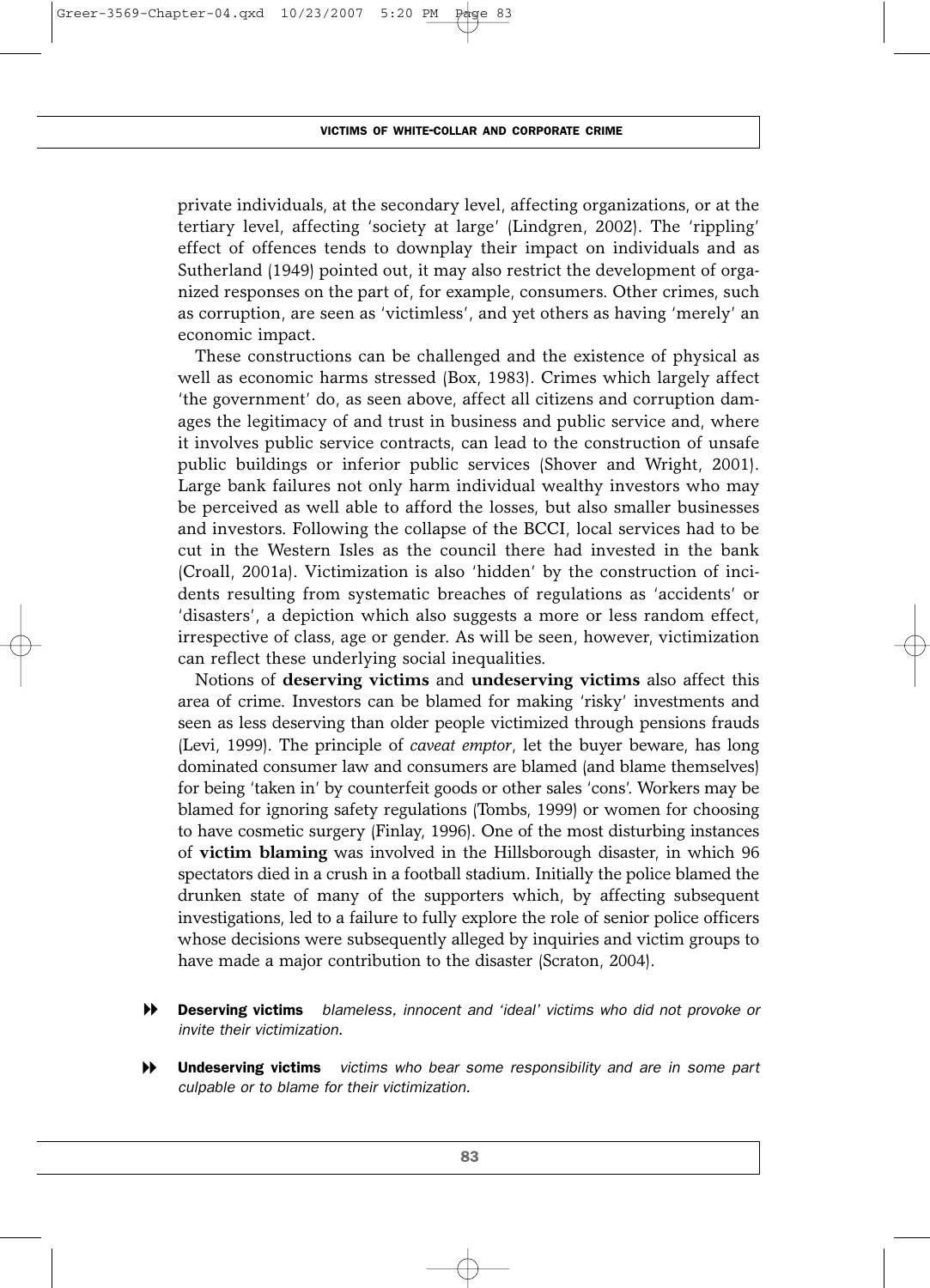Victim blaming similar to the concepts of victim precipitation, victim culpability and victim provocation. Each of these is also linked to the notion of 'lifestyle'. These concepts are used to try to explain the process of victimization and focus on the extent to which the victim can be held responsible for the events that occurred.

# **What do we know about crime and victimization?**

There is a considerable volume of information about the extent of different forms of white-collar and corporate crime which in turn provides some estimates of the extent of victimization, although it is less systematic than information on conventional crime. These kinds of crime have both physical and economic effects and the following sections illustrate victimization from a selection of major forms of crime grouped according to broad categories of victims.

## *Crimes against the government*

The Government is a major victim of many forms of economic crime, which indirectly affects all citizens. Offences include:

- Tax evasion: The accountancy firm Deloitte and Touche estimated the cost of 'tax dodging' between 1976 and 1996 at around £2000bn, the equivalent of six years of government expenditure. Tax evasion takes place on a global scale through the use of offshore financial centres with the notorious company Enron having been revealed as avoiding US 409 million in taxes over five years (Johnson and Holub, 2003; Croall, 2005).
- Fraud by public servants: Fraudulent claims for expenses and allowances and frauds in relation to cash income, payroll and creditor payments were found by the Audit Commission (1993) to have led to Local Authorities losing £4.8 million.
- Frauds on the NHS: The Audit Commission (1993) also estimated losses for the NHS of around £5.9 million from frauds on the part of healthcare professionals including doctors, dentists and pharmacists.

## *Organizational victims*

Organizations are victims of embezzlement, employee theft and many other frauds and are particularly vulnerable to offences involving the financial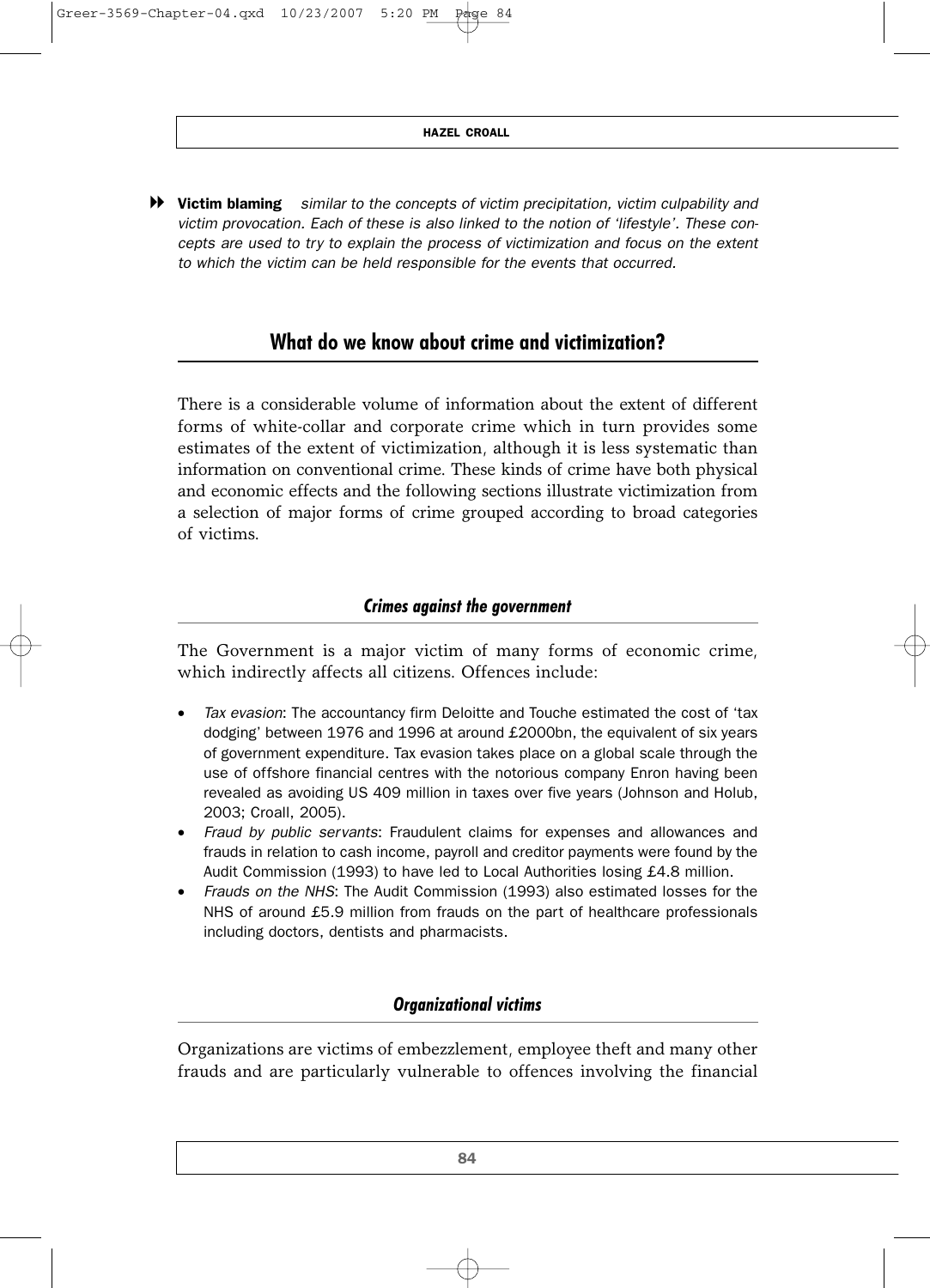or technical expertise of employees. While organizations may be seen as 'legitimate' targets, losses are passed on to consumers and workers. For example:

- In one victim survey, Levi (1995) reported that: banks lost  $£3.2$  million; clients or customers lost £1.8 million to 11 white-collar fraudsters; employers lost £1.7 million to 28 employees; suppliers of goods and services lost £1.1 million to 10 white-collar offenders and insurance companies lost £230,000 to 9 white-collar offenders.
- A European Economic Crime Survey by Price Waterhouse Coopers in 2001 found that up to 70 per cent of major companies reported economic crime in the previous two years – a high proportion attributable to employees (Journal of Financial Crime, 2002).

## *Investors and savers*

Financial frauds and other offences such as 'misselling' where financial products are sold with misleading indications about their benefits have involved pensions, mortgage endowment policies (Fooks, 2003) and a host of other financial services. Two of the largest cases have involved:

- The Savings and Loan scandal in the United States, estimated to have involved total losses of up to one and a half trillion dollars amounting to a loss to every American of around \$6,000 (Calavita and Pontell, 1995; Punch, 1996).
- The pensions misselling cases in the UK have been described as the 'worst financial scandal this century'. Following the 'privatization' of pension provision, 2 million or more pensions were sold on the basis of false or misleading information. By 1998, this had involved estimated costs of £11 billion and surveys found that only 9 per cent of pensions companies complied with legal requirements (Slapper and Tombs, 1999).

## *Crimes against consumers*

Consumers are subject to a variety of outright frauds along with bogus bargain offers, misleading descriptions and substandard or counterfeit goods, as well as food poisoning and injuries from unsafe cars and other consumer goods. A variety of reports indicate the vast range of these offences, illustrated selectively in Box 4.2. To these could be added examples of what the Office of Fair Trading (OFT) describe as 'high pressure' and 'unscrupulous' sales techniques, some of which involve persuading customers to switch power suppliers and others involve doorstep selling. While consumers are often 'blamed' for not making 'informed' choices, they are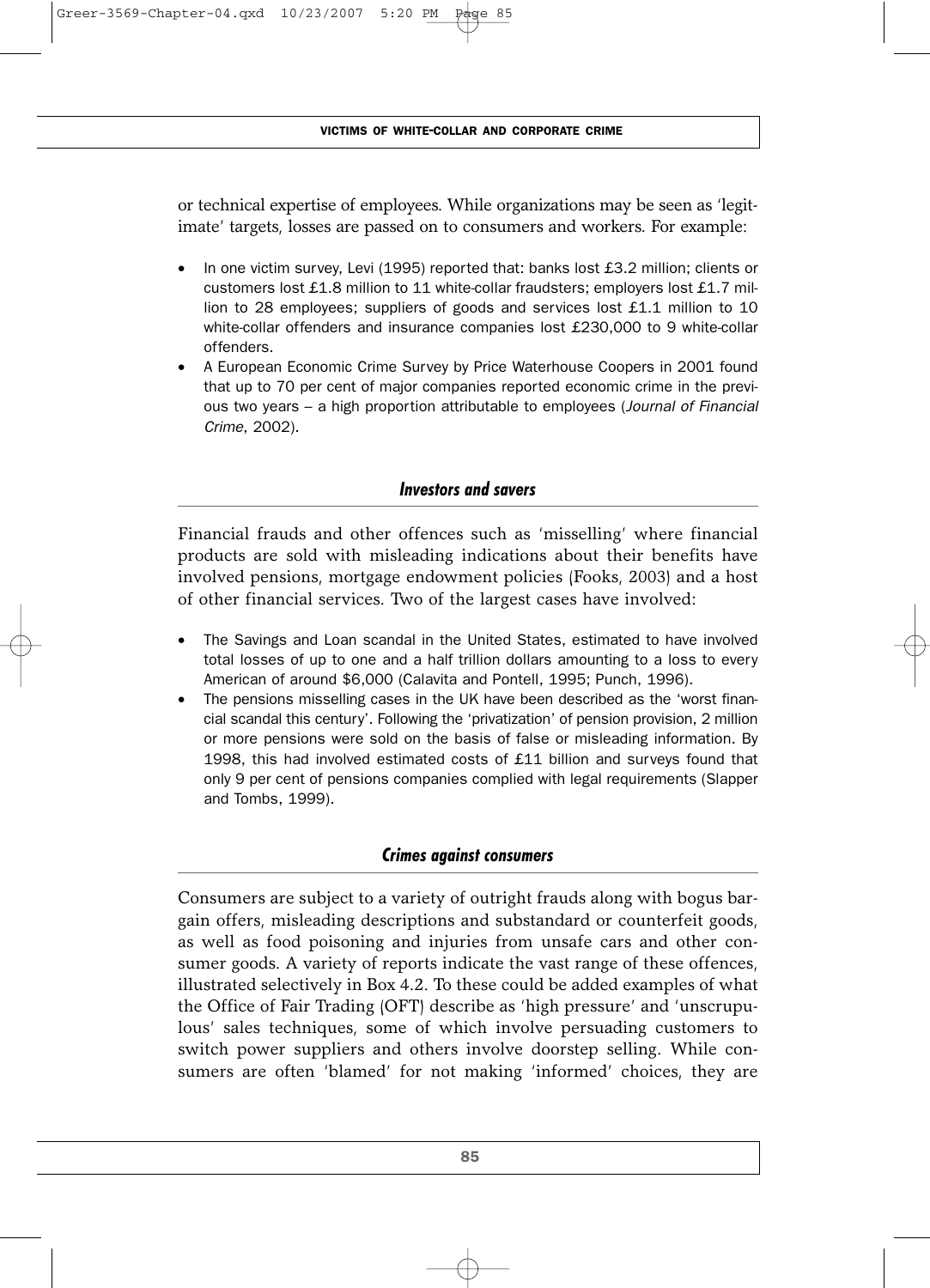increasingly unable to protect themselves as they cannot judge the contents or quality of mass-produced foods and goods.

# Box 4.2 Consumer victimization

- Cars: The car industry has been described as 'criminogenic' with the sale of second-hand cars being subject to 'clocking' (the turning back of odometers) along with other problems. In Britain, a 'mystery shopping exercise' involving car servicing and repair was carried out in 2002. Trading Standards Officers rated over half the garages they visited as poor or very poor. Some 17 per cent carried out unnecessary work, 40 per cent missed or did not replace at least one item on the service schedule, 86 per cent missed at least one fault and 43 per cent provided no accurate quotes. Some 28 per cent of fast fit centres were rated poor or very poor, with around one-third unjustifiably recommending brake components and others unjustifiably recommending tyre replacements (Department of Trade and Industry, 2002). The British National Consumer Council (NCC) has calculated that the individual consumer typically loses £235 for each unsatisfactory repair or service and the DTI has estimated that consumers could lose up to £4 billion per annum (National Consumer Council, 2004).
- **Cowboy' builders:** have been associated with shoddy work and charging for non-completed work. In North Wales, a local 'rapid response team' was set up to tackle cases of overpricing involving annual gains of around £200,000 (Powell, 2005). One insurance broker estimated that over a fiveyear period, nearly 5 million people in Britain were victimized by 'cowboy' traders. Victims reported sleepless nights along with feelings that their homes had been abused and some had to take time off work. Plumbers, builders, roofers and plasterers were the main offenders (Peake, 2004). A survey by British Gas in Wales estimated that more than 300,000 home owners were affected, with more than a third interviewed reporting having been 'ripped off' (Blake, 2004). In another investigation, Trading Standards officers were described as being 'appalled' by almost one quarter of 44 tradesmen invited to carry out simple jobs in a 'house of horrors' which they set up (Prynn, 2004).
- Pricing offences: These include falsely indicating a sale bargain when a higher price has not been charged and price fixing. On the introduction of legislation aimed at cartels, it was claimed that price fixing, market sharing and bid rigging cartels cost consumers and the economy hundreds of millions of pounds each year. The activities of major tour operators have been the subject of investigation by Trading Standards Officers including 'bait and trap' practices which attract customers by offering 'bargains' which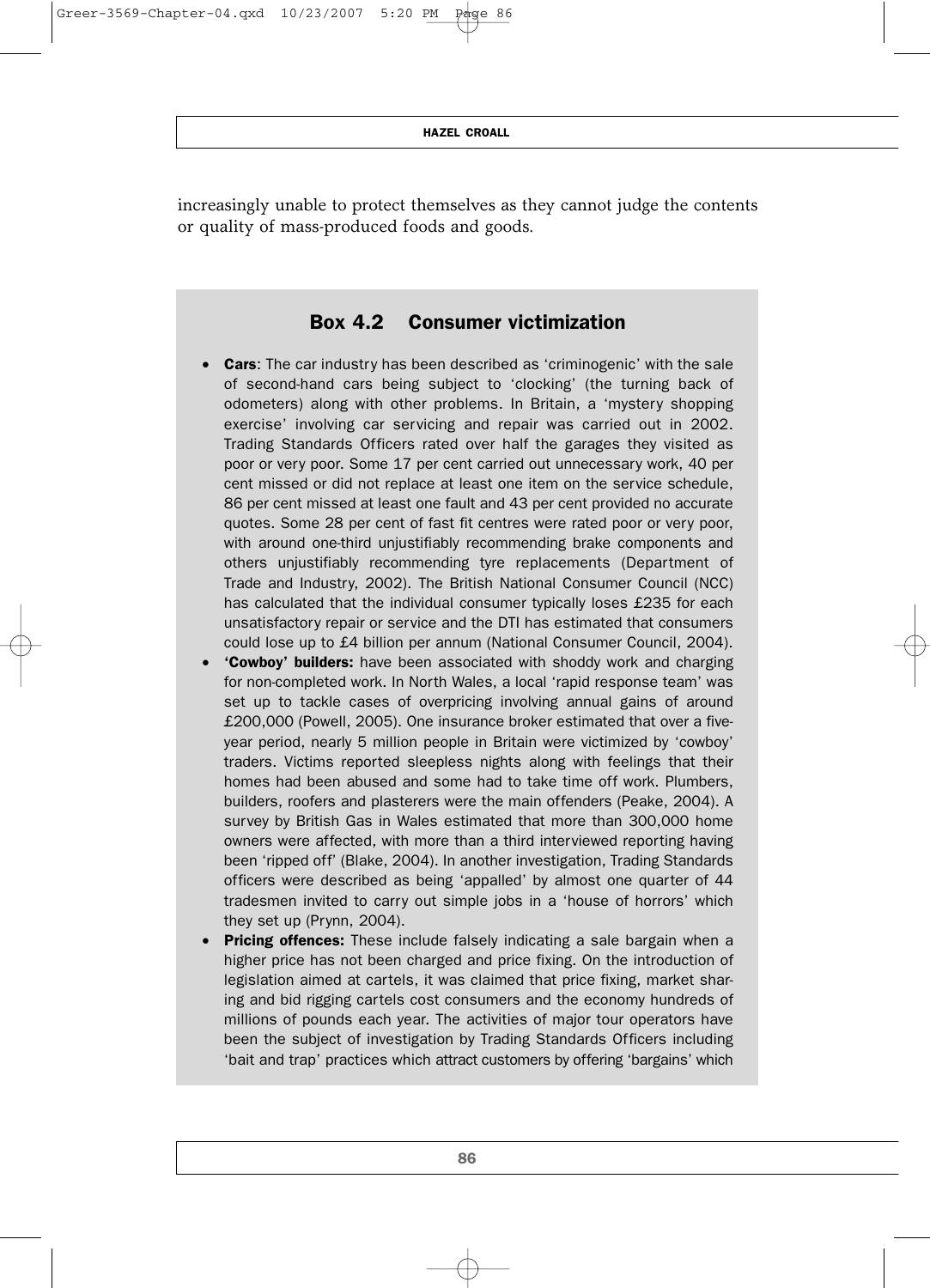are subsequently revealed to involve travelling at unpopular times, and 'fluid pricing' where prices may be changed as often as every day.

- Food frauds: One of the oldest forms of food fraud is the adulteration of food with water or other ingredients. Mass production of food now enables basic meat to be processed with water and added additives. Samples of chicken tested by the Food Standards Authority in 2001 were found to contain only 54 per cent chicken along with water, salt, sugar, gum, flavourings and aromas. While not strictly illegal, these should be labelled to indicate their contents. Even more disturbing are suggestions that some massproduced chicken is adulterated with pork and beef meat, raising issues about the spread of BSE (Lawrence, 2004). Other deceptive practices are involved in the marketing and labelling of foods such as the use of terms 'natural ingredients', 'diet' or 'organic' food, and the use, in most processed foods, of elements of genetically modified (GM) food whether or not declared on the label (Which?, 2004).
- **Food safety:** Consumers are also at risk of food poisoning, one of the most serious cases being the deaths of 21 pensioners from E.coli 0157 in Wishaw, Lanarkshire, in 1997 as a result of a butcher neglecting regulations. There has also been a rising volume of complaints to the Consumers Association about 'foreign bodies' in food such as nails or pieces of wood (Lawrence, 2002).

## *Crimes against workers*

Workers are endangered by employers' neglect of health and safety regulations. As illustrated in Box 4.3, it has been estimated that occupationally caused deaths exceed those from homicide. Workers can also be exploited by employers failing to comply with wages legislation and other regulations about conditions of employment – which particularly affects those on low wages and migrant labour such as:

- Legal agencies' recruitment of foreign nurses from India, Africa and the Philippines to work in the NHS. In some reported cases they have been forced to work in private nursing homes, had their passports confiscated, and forced to sign illegal contracts and to work over 60 hours per week for £4 per hour (Browne, 2001).
- The Low Pay unit has reported the 'common experiences' of low paid workers working with no proper employment contract, enforced overtime and no rest breaks.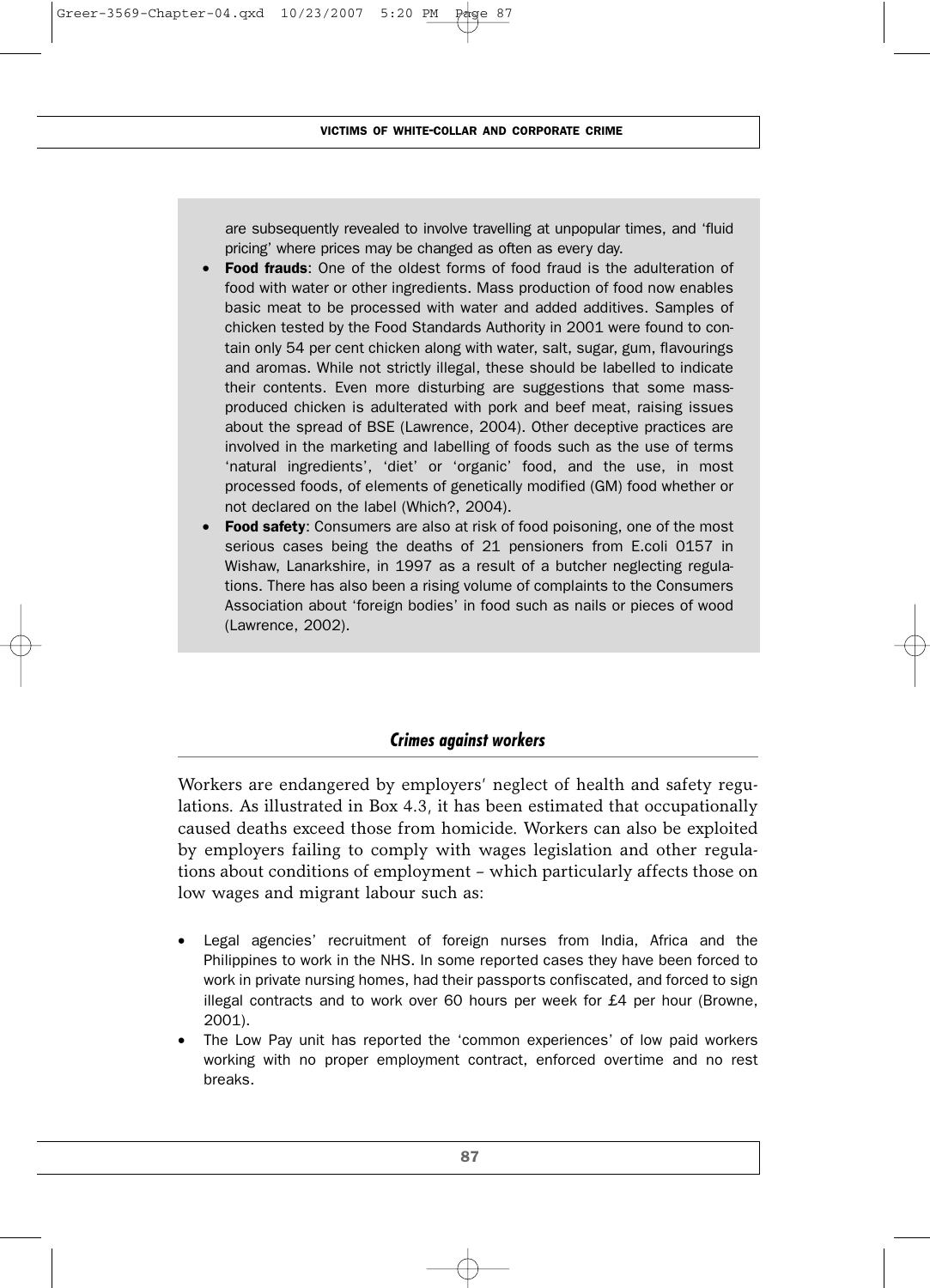# Box 4.3 Deaths at work

Tombs' (1999) analysis of figures for 1994-95 found the following:

- 376 fatal injuries reported under Reporting of Injuries, Diseases and Dangerous Occurrences Regulations (RIDDOR);
- 36 fatalities from the supply or use of flammable liquids;
- 27 fatalities in course of sea fishing, transport and communications work;
- 877 fatalities associated with driving in the course of employment

Total =  $1316$  fatal injuries.

This should be considered along with occupationally caused fatal illnesses such as asbestosis and occupationally caused lung disease which produce a further 1702 occupationally caused deaths.

Tombs (1999: 77) concludes that the scale of unlawful workplace deaths 'vastly outweighs the numbers of recorded homicides' – which stood in that year at 834 homicides in England, Wales and Scotland.

A series of investigations and official inquiries estimated that 70 per cent of fatalities at work could be attributed to managerial responsibility/ violations of regulations (Slapper, 1993).

# *Crimes against 'the public'*

Other offences such as 'environmental crime' affect the general public and local communities. This includes a vast range of activities including illegal emissions from industry, farming and transport, littering, waste dumping, the pollution of land, water and rivers and noise pollution. For example:

- The most serious case of industrial pollution involved the deaths of between 3,000 and 5,000 residents in Bhopal in India in 1984, following the release of methyl isocyanate, which while not resulting in a criminal prosecution was widely held to be the result of the company's neglect of safety rules (Pearce and Tombs, 1998).
- Wildlife and fish may also be endangered. In one incident in 1996, a British water company was prosecuted following a chemical leak which killed 33,000 salmon.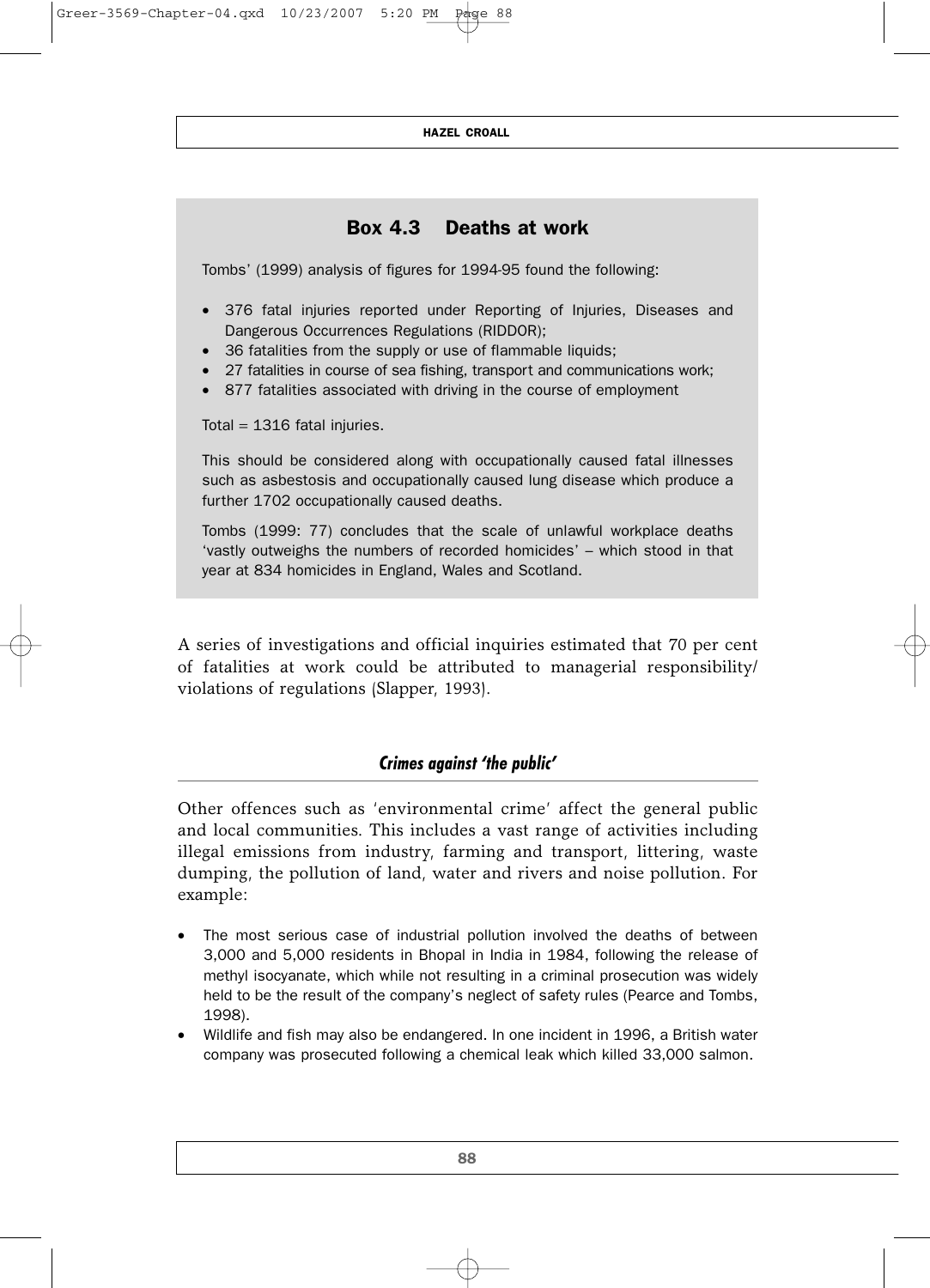• Littering accounted for 14 per cent of prosecutions under Swedish Environmental legislation in 2000 (Korsell, 2002). In Britain, fly tipping, the illegal disposal of waste by businesses, has been described by the Environment Agency as a 'scourge of modern society' (Croall, 2004) and one major supermarket was prosecuted following the removal of 237 trolleys from a local river.

These, examples suggest a large volume of victimization which may well exceed that from the conventional crimes discussed elsewhere in this book, although few direct comparisons can be made. To these examples could be added many more – the more general area of 'safety crimes' involves public transport and the series of rail crashes including those at Hatfield and Southall which have accounted for many deaths (Slapper and Tombs, 1999; Tombs and Whyte, 2007).

# *Repeat victimization*

These examples also suggest repeat and multiple victimization. A major characteristic of this area of crime is that prosecutions often follow a long history of offending. Financial frauds, for example, may have been continuing for years before discovery, tax evasion prosecutions are often for only selected offences for which evidence is available and safety or consumer prosecutions often follow a long history of warnings. Thus individual victims and groups of victims are likely to have experienced repeat victimization and, as is the case with conventional crimes, the risk of victimization may be higher following the success of previous offences. Moreover, some individuals and groups can be seen as 'serial' or 'multiple' victims as consumers, residents, workers and investors. And, as will be seen below, these will often be the least affluent.

## *The impact of offences*

The above examples also suggest the considerable impact of these forms of crime. In extreme cases they cause injuries, ill health and death, in others, seemingly trivial effects, which, when 'added up' may, as South (1998: 44) suggests in relation to pollution, lead to 'modest to devastating changes in people's experience of the environment and conditions of life'. In addition,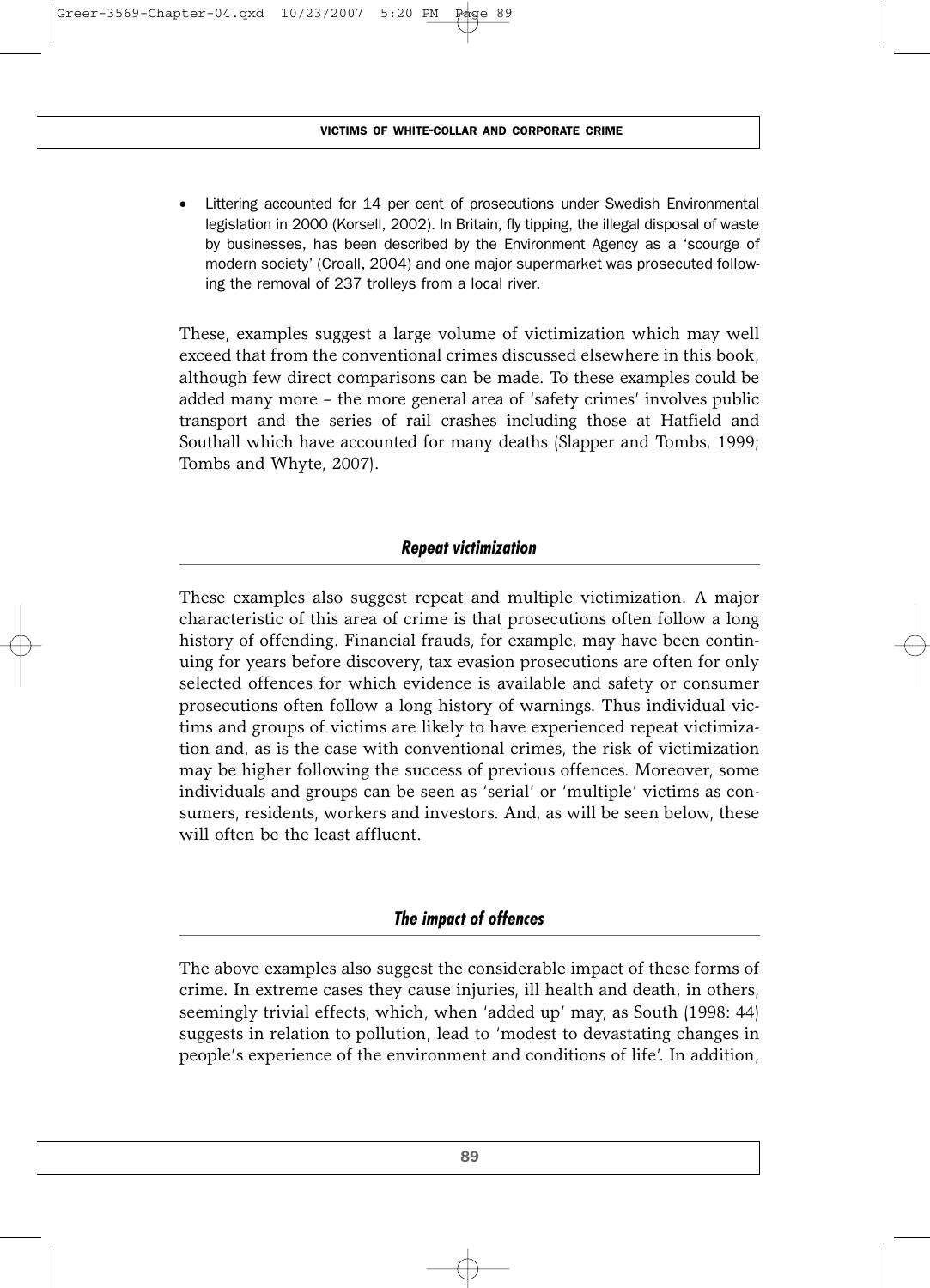what may be seen as primarily economic harms also have emotional effects. Fraud victims report feelings such as bitterness and anger, depression, general health problems and loss of work (Titus, 2001). They may blame themselves and feel let down by a breach of trust. As Levi (1999: 7) comments:

Not only does fraud lead to broken dreams, it also closes off opportunities which, once passed, are irrecoverable. For older people, vulnerable anyway to loss of confidence in themselves, frauds can destroy happiness permanently, just as readily as any other crime such as mugging or a more serious burglary. Indeed, more so, because victims know that they have supplied funds or goods voluntarily and because the loss of their financial cushion makes meaningless all their lifelong savings and sacrifices.

# **Policy and support in relation to victimization from white-collar and corporate crime**

Despite this considerable impact, white-collar and corporate victims are generally excluded from 'victim-oriented' policies such as the state compensation scheme, or those offering assistance to victims and witnesses in court (Dignan, 2005). The regulatory process characteristic of these offences results in fewer prosecutions and lower sentences which often disappoint victims, and sentences are generally seen as deterrent rather than reparative.

Victims are represented not by the 'victim movement' but in a broad sense by campaign and interest groups such as the Consumers' Association, Friends of the Earth or Trade Unions. Support groups have also been set up following particular incidents such as the Hillsborough tragedy, the sinking of the *Herald of Free Enterprise* and the Clapham and Paddington rail crashes. These have highlighted the limitations of the criminal justice process, campaigned for changes in legislation and provided much-needed emotional and instrumental support for victims (Wells, 1995). Following 'disasters', victims need to share the experience of bereavement and attempt to explain 'what happened', which includes attributing responsibility. They also need help in coping with the legal process through inquests, investigations, and in relation to compensation, prosecution, and the eventual sentence, and there are now a number of lawyers and organizations with expertise in this area (Wells, 1995). The aims and work of one such group, the Centre for Corporate Accountability (CCA), is outlined in Box 4.4.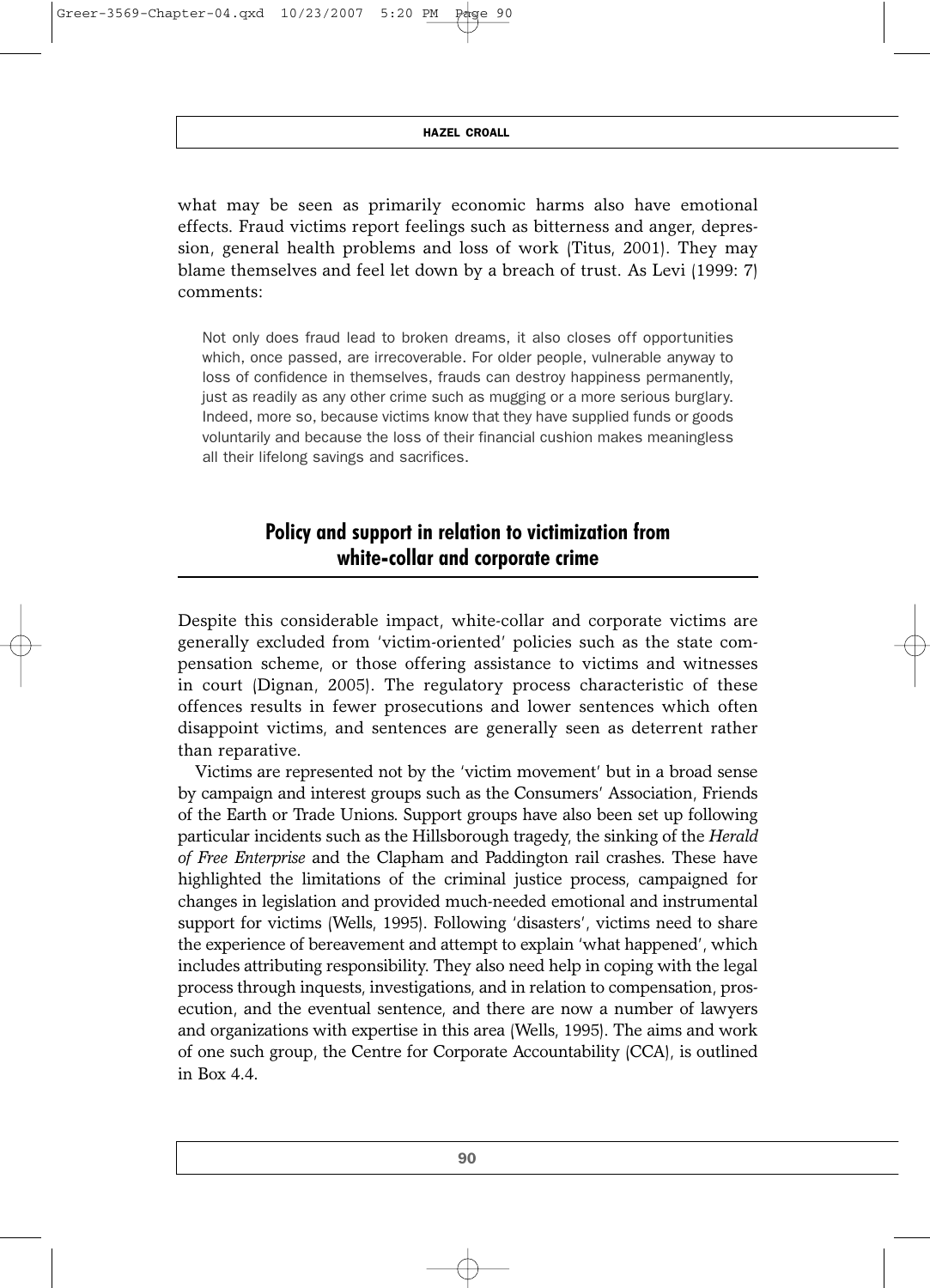# Box 4.4 The Centre for Corporate Accountability

The Centre's activities encompass advice, research and advocacy including:

#### *Advice*

- An advice service for families bereaved from work-related deaths.
- Free and independent advice on investigation and prosecution issues and Coroner's inquests to those who have been injured or bereaved due to workplace activities.
- Assisting people in drafting letters, meeting officials and informing them of their legal remedies.

#### *Research*

• Research on the adequacy of the law; the policies and practices of Government bodies and law reform.

#### *Advocacy*

• Discussions with Government bodies about changes in practices and procedures.

Source : www.corporateaccountability.org

These groups have highlighted many shortcomings in the criminal justice process from a victim's perspective, particularly concerning issues of corporations and their criminal liability, and the 'regulatory' process typical of many of these forms of crime (Slapper and Tombs, 1999; Croall, 2001a; Nelken, 2002; Tombs and Whyte, 2007).

#### *Prosecution*

Many forms of white-collar and corporate crime are not dealt with by the police but by regulatory agencies, such as the Health and Safety Executive, who have tended to adopt a 'compliance' approach in which prosecution is not seen as the best means of securing compliance with regulations and is considered a costly option. In addition, it is often difficult to establish sufficient evidence against any one individual within an organization and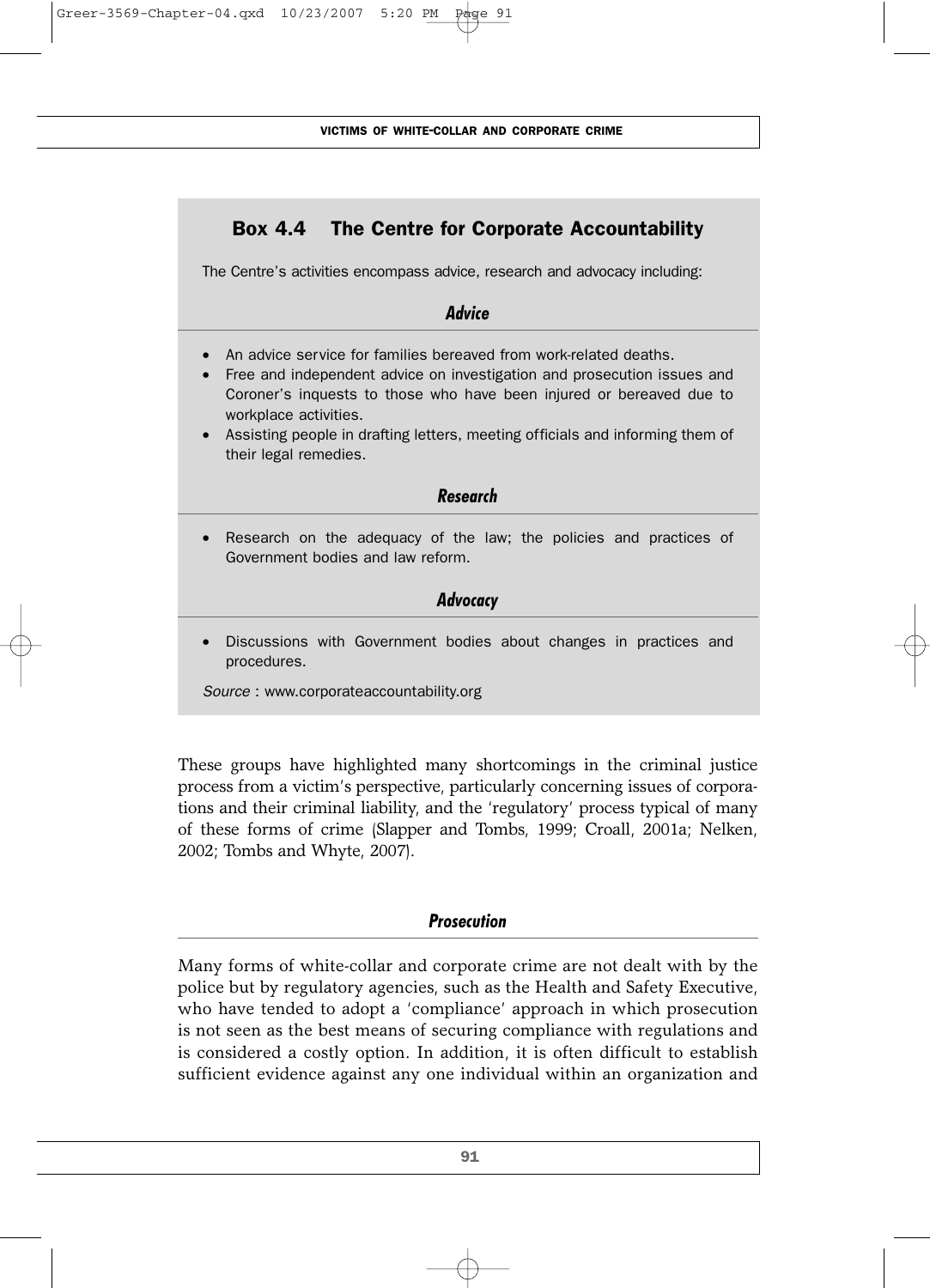to establish the necessary *mens rea*, intent to harm, necessary for 'criminal' prosecution (Slapper and Tombs, 1999). This issue is now subject to legislative reform in both England and Wales and Scotland following the failure of high profile prosecutions involving Balfour Beatty and Railtrack in England and Wales who were involved in the Hatfield rail crash and TRANSCO, the gas company following the death, in a gas explosion, of a family of four in Scotland (Tombs and Whyte, 2007). Many prosecutions are therefore taken under 'regulatory' rather than criminal law, which does not carry the stigma of a 'criminal' conviction. Following injuries and deaths attributable to neglect of safety regulations, for example, companies are more often tried under Health and Safety legislation than the criminal law in relation to corporate manslaughter. A regular complaint of victim groups following major incidents is that those perceived to be responsible, particularly individuals, are not publicly brought to account for their offences. Some, victims such as those involved in the *Marchioness* and Hillsborough tragedies, have undertaken private prosecutions.

#### *Sentencing*

'Regulatory' prosecutions carry lower penalties and it is the breach of the regulation, rather than the outcome, be it death, injury or economic loss which is the primary consideration. While there is some evidence that judges do take victimization and the presence of 'innocent' victims into account, sentences are often seen as derisory from the victim's perspective (Croall and Ross, 2003; Croall, 2006a). In 1998, for example, the butcher responsible for the outbreak of E.coli which killed 21 pensioners was fined £2,500 following a 'regulatory' prosecution. The Sheriff indicated that he had taken account of the loss of business suffered by the company. Even very large fines can be seen as derisory. The fine following the Health and Safety prosecution in the Scottish TRANSCO case was a 'record' £15 million, with the judge commenting adversely on the company's lack of remorse (Adams and Bannerman, 2005). Yet it could be asked how victims' interests were served by such a fine which, although it was substantial, nonetheless amounted to less than 4 per cent of the company's profit, and will merely go to the Treasury (Croall, 2006b).

The fine is the main sentencing option for companies, although substantial compensation may be ordered. Reparative sentences are less often discussed for financial and corporate offences than deterrent ones, although many argue that offenders often have the resources and expertise to make substantial reparation (Croall, 2006a). Restorative justice can, argue some, work particularly well with companies (Dignan, 2005). Braithwaite (1995) reports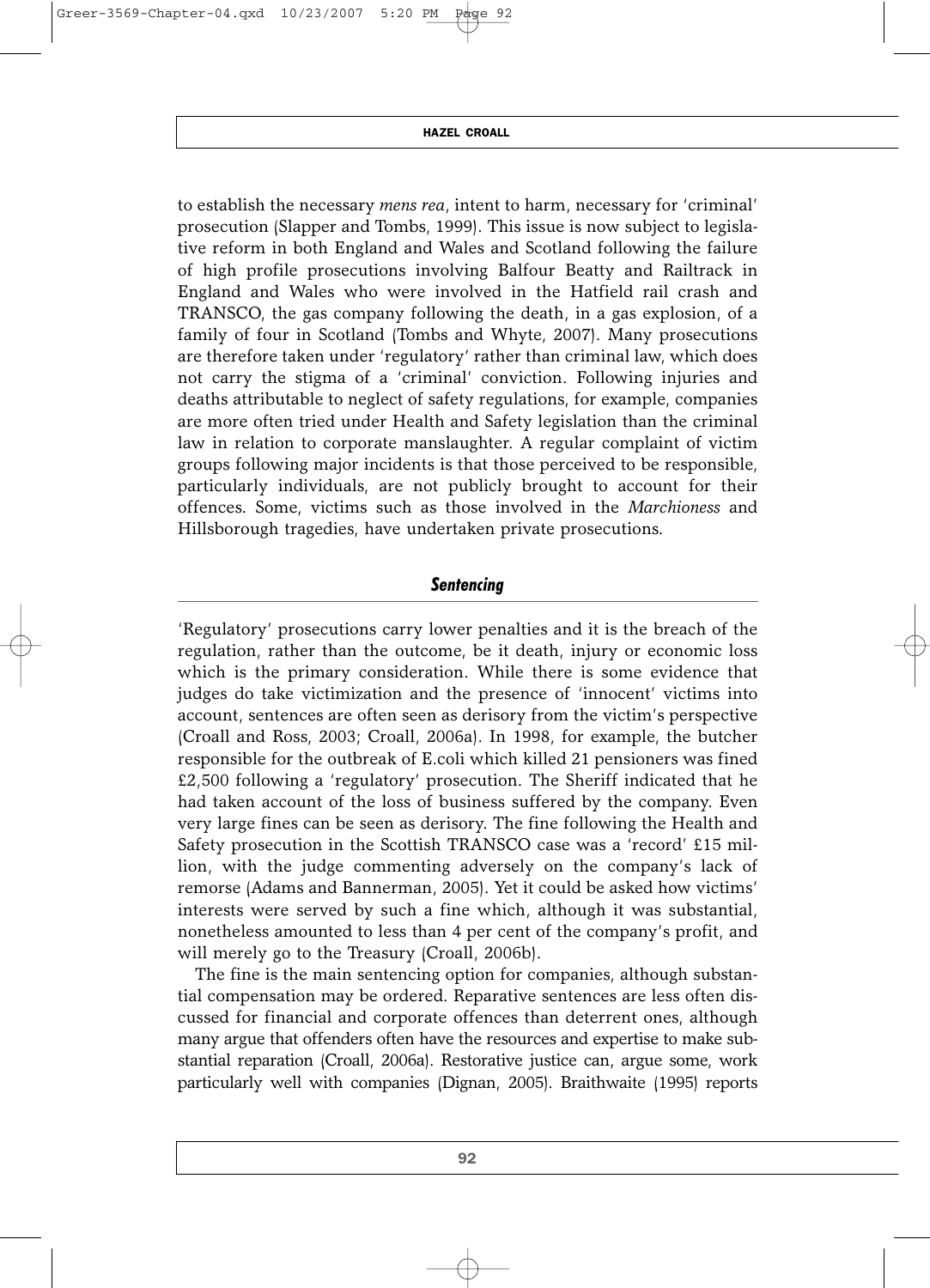'shaming ceremonies' in which senior executives of an insurance company which had sold deceptive policies to Aboriginal communities were sent into the communities to negotiate settlements. Community orders also have reparative dimensions and the resources of corporate or white-collar offenders could be more imaginatively used. In the USA, for example, companies have been required to send executives to work in the community and those guilty of pollution to fund leisure amenities (Wells, 1993; Punch, 1996).

# *QUESTIONS*

What are some of the main obstacles against preventing of victimization from corporate and white-collar crime?

Why don't corporations feature as victimizers on community safety and law and order agendas?

# **Individual and structural dimensions of victimization**

One way of challenging the dominant perception that white-collar and corporate crimes are 'victimless' or have only trivial effects is to examine in more depth the many different ways in which individuals may experience these effects. Drawing largely on the examples of offences outlined above, Box 4.5 illustrates the way in which different offences affect individuals in key areas of everyday life. This includes not only financial and safety issues, but also takes account of how these offences, like conventional ones, adversely affect the 'quality of life' (Croall, 2001b, 2004). At home, for example, our safety is threatened by the supply and maintenance of power supplies and appliances, and doorstep selling continues to be a major issue of concern to the Office of Fair Trading. As the home has turned into a major area of sales through telemarketing and the Internet, there are many opportunities for fraudulent and misleading sales practices and arguably our quality of life is adversely affected by invasive and 'aggressive' sales practices. The quality of life in local neighbourhoods is also threatened by environmental crime and by the indirect effects, such as loss of resources for public services, of tax evasion or corruption. These examples are selective but they do illustrate that individual citizens face many risks from commercial activities across key areas of life whether at home or at work, at leisure, shopping, travelling, planning for the future or when ill. This underlines the likelihood of repeat, multiple and 'serial' victimization.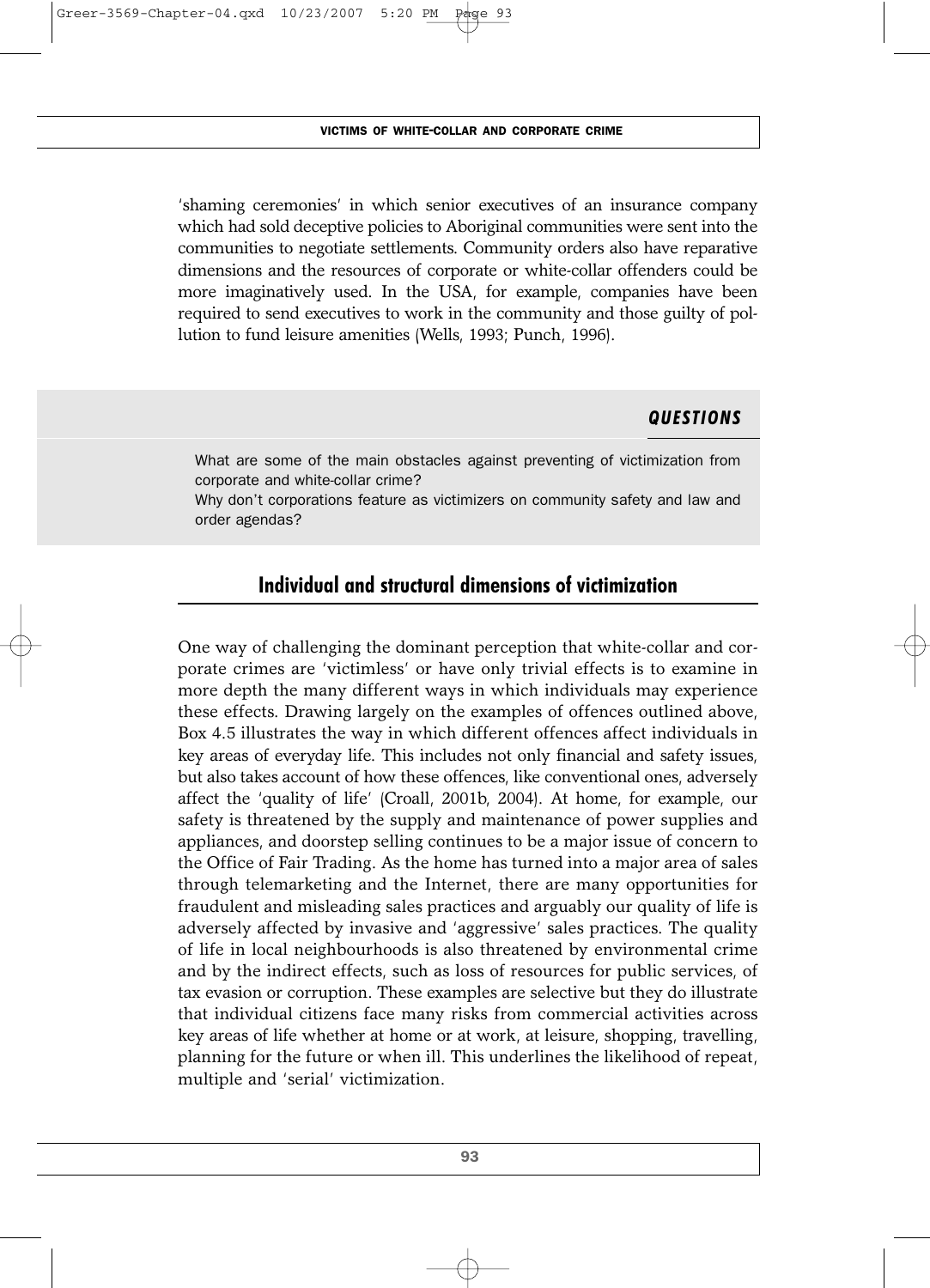# *QUESTIONS*

How many times have you been victimized by the activities discussed above in the last year?

How are the costs of corporate and white-collar crime calculated?

What are the problems associated with documenting and measuring victimization from white-collar and corporate crime?

Are the powerful the 'Criminological Other', - in other words, never the victimizers? Are corporations the 'Victimological Other'?

It could be argued that many of these activities are not generally regarded as 'crime'. Nonetheless the majority are subject to legal regulation or to calls for such regulation and are widely recognized risks which do occasion 'worry' and lead to avoidance strategies, albeit this is not perceived as 'fear of crime'. Looking at the impact of economic crime in this way also questions the focus of community safety on conventionally defined crime and the 'anti-social behaviour' associated with social housing tenants and disorderly young people. Companies may also be anti-social – the manager of a large record company recently received an Anti-Social Behaviour Order for fly posting (Whyte, 2004).

# Box 4.5 Victimization from white-collar and corporate crime

*In the home*

Financial:

- Telemarketing frauds and scams; frauds via the Internet (e.g. sales of 'investment opportunities' and other goods);
- doorstep sales and 'marketing malpractices' (e.g. sale of power supplies, security devices);
- 'cowboy' builders.

Safety:

- the installation and maintenance of utilities (gas, plumbing, electricity);
- water pollution.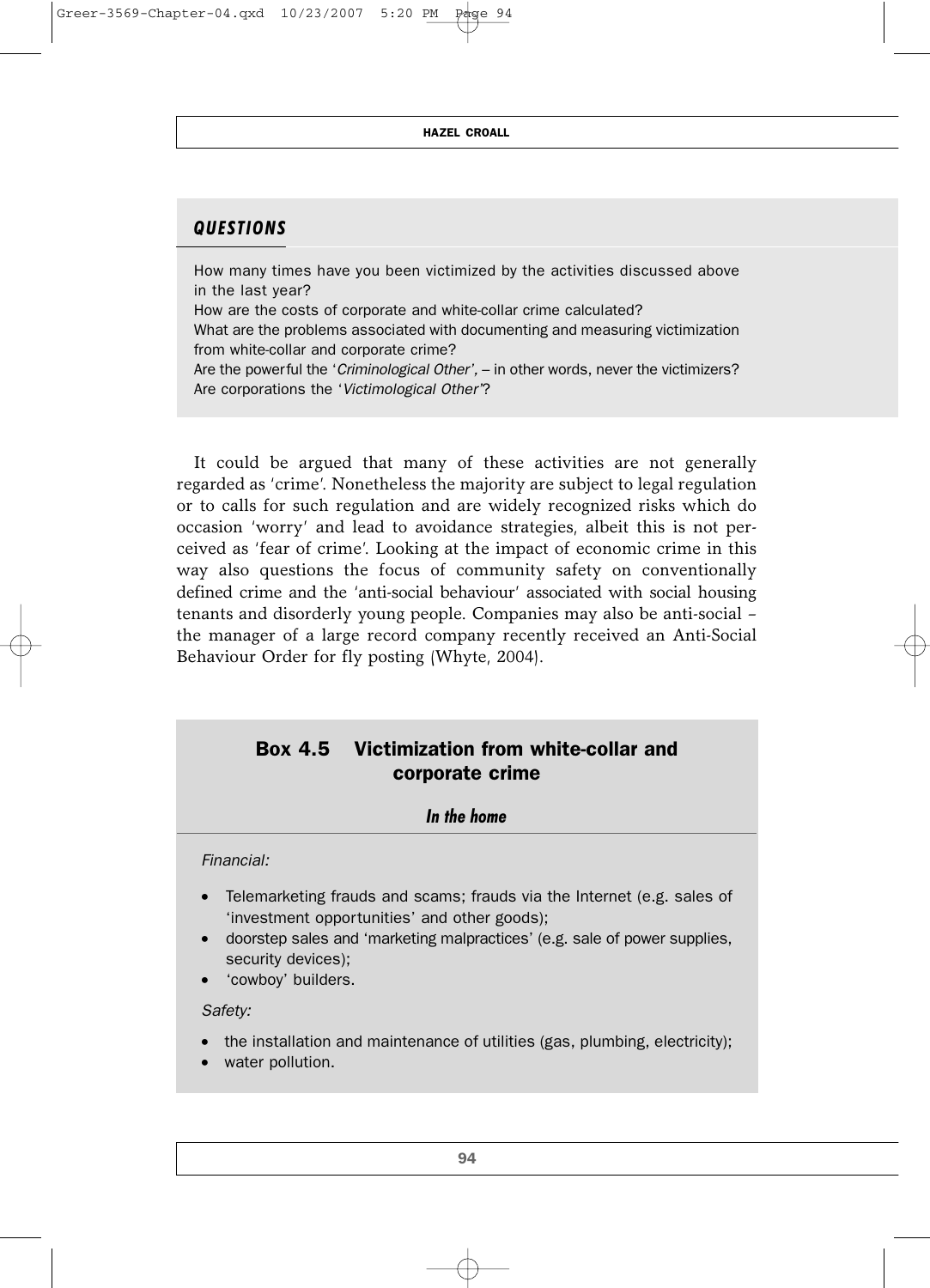#### Quality of life:

• aggressive and invasive marketing practices; cold calling; SPAM.

#### *The local neighbourhood*

#### Financial:

• the indirect effects of corruption, tax evasion or public sector frauds.

Safety:

• chemical and noise pollution.

#### Quality of life:

• littering and fly posting.

#### *The marketplace*

#### Financial:

- consumer and sales frauds (short weight goods; deceptive packaging; bargain offers);
- 'cartels' and breaches of competition laws;
- counterfeit goods;
- food frauds and misleading descriptions of food.

#### Safety:

- sale of dangerous products (e.g. toys, counterfeit goods);
- food poisoning, food safety (e.g. additives, GM foods).

#### Quality of life:

• misleading sales practices and descriptions.

## *The workplace*

#### Financial:

• offences involving pay and conditions.

(Continued)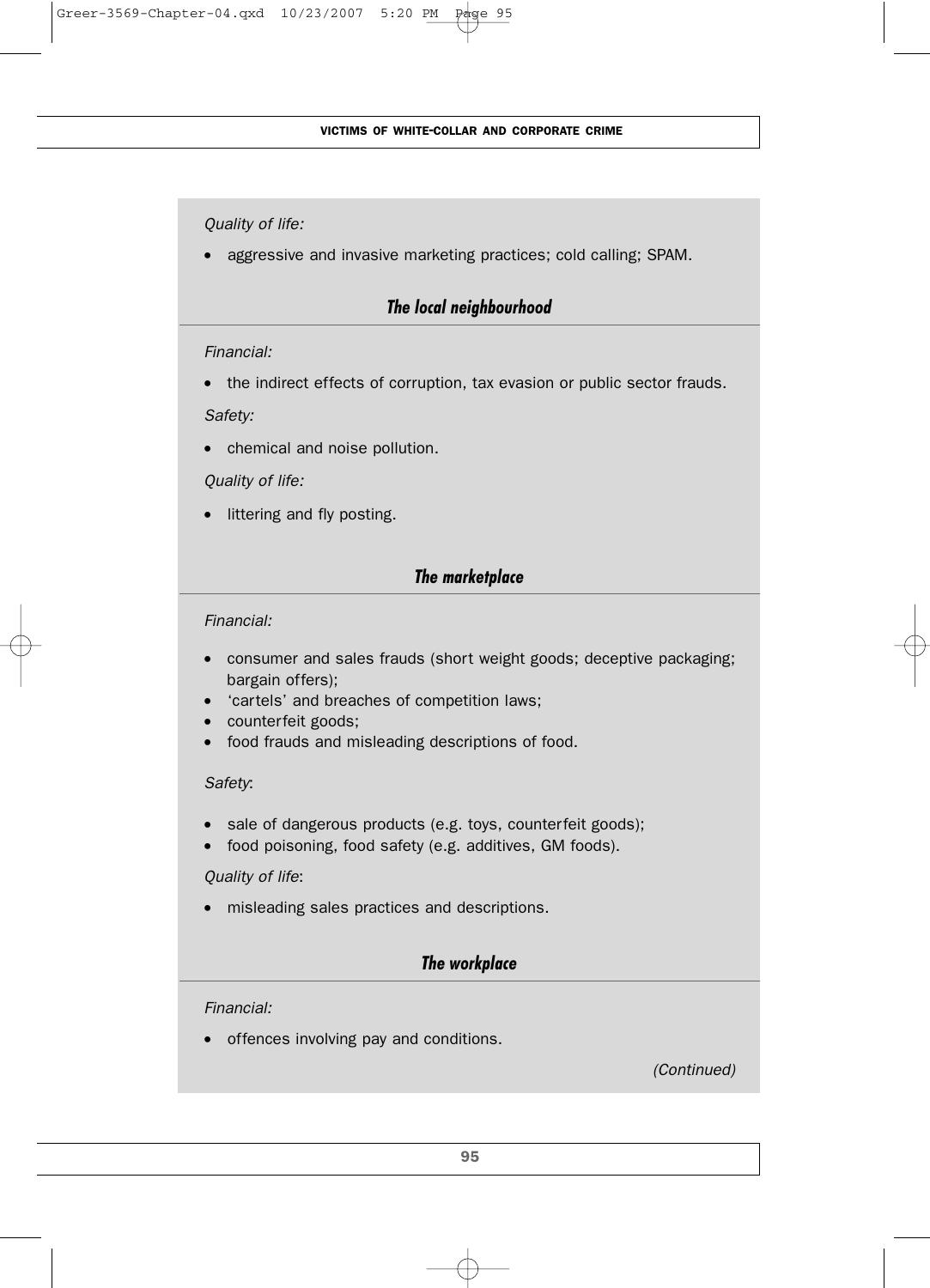#### Safety:

- breaches of health and safety regulations;
- occupationally related illnesses.

#### Quality of life:

• working conditions; bullying, intimidation, harassment.

# *Personal finance*

#### Financial:

• frauds and misselling in relation to pensions, mortgages, investments etc; banks.

#### Safety:

• emotional trauma following severe losses.

#### Quality of life:

- sales practices; misleading advertisements; 'cold calling';
- damage to the legitimacy of financial institutions.

# *Health and welfare*

#### Financial:

- frauds perpetrated on patients, clients and residents in institutions and on the NHS;
- misrepresenting the benefits of drugs, devices and test results on the part of pharmaceutical companies;
- 'quackery': the sale of bogus health foods, diets and other 'remedies'.

#### Safety:

- adverse effects of unsafe drugs and devices;
- physical and sexual abuse of the old and young in institutions (Peppin, 1996).

#### Quality of life:

- loss of health resources through fraud, tax evasion;
- loss of trust.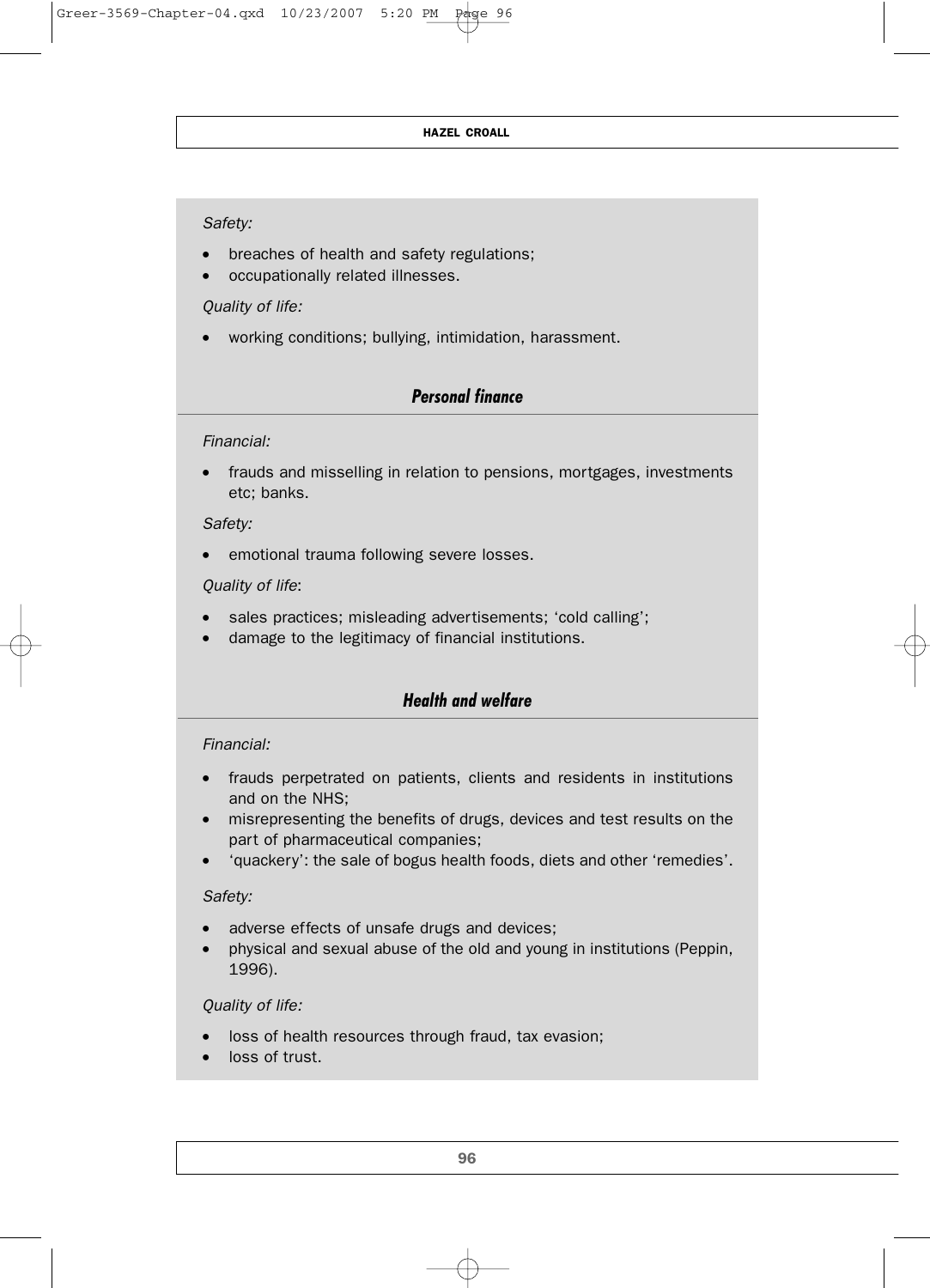#### *Transport*

#### Financial:

- car sales and service frauds:
- pricing offences airlines and bus companies.

#### Safety:

- transport 'disasters' such as the series of rail crashes in the UK;
- the safety of cars.

## Quality of life:

• pollution from illegal exhaust fumes and the noise of air and other forms of commercial transport.

## *Leisure*

## Financial:

- marketing activities of holiday companies;
- crimes against tourists (e.g. overcharging in shops and restaurants; currency offences);
- offences (corruption, match fixing) in relation to sport.

## Safety:

• 'adventure' centres; night clubs; pop concerts, sporting arenas.

## Quality of life:

• environment, local amenities and pollution.

## *Gender and risks to consumers*

While feminist victimology calls for the use of a 'gendered lens' (Walklate, 2003), analyses of white-collar and corporate crime have traditionally been 'gender blind' (Snider, 1996). Yet gender differences and assumptions of masculinity and femininity form a major part of the manufacturing and marketing of goods and services and the division of labour remains gendered (See Chapter 7). All of this creates differential risks of victimization – some examples of which are outlined below.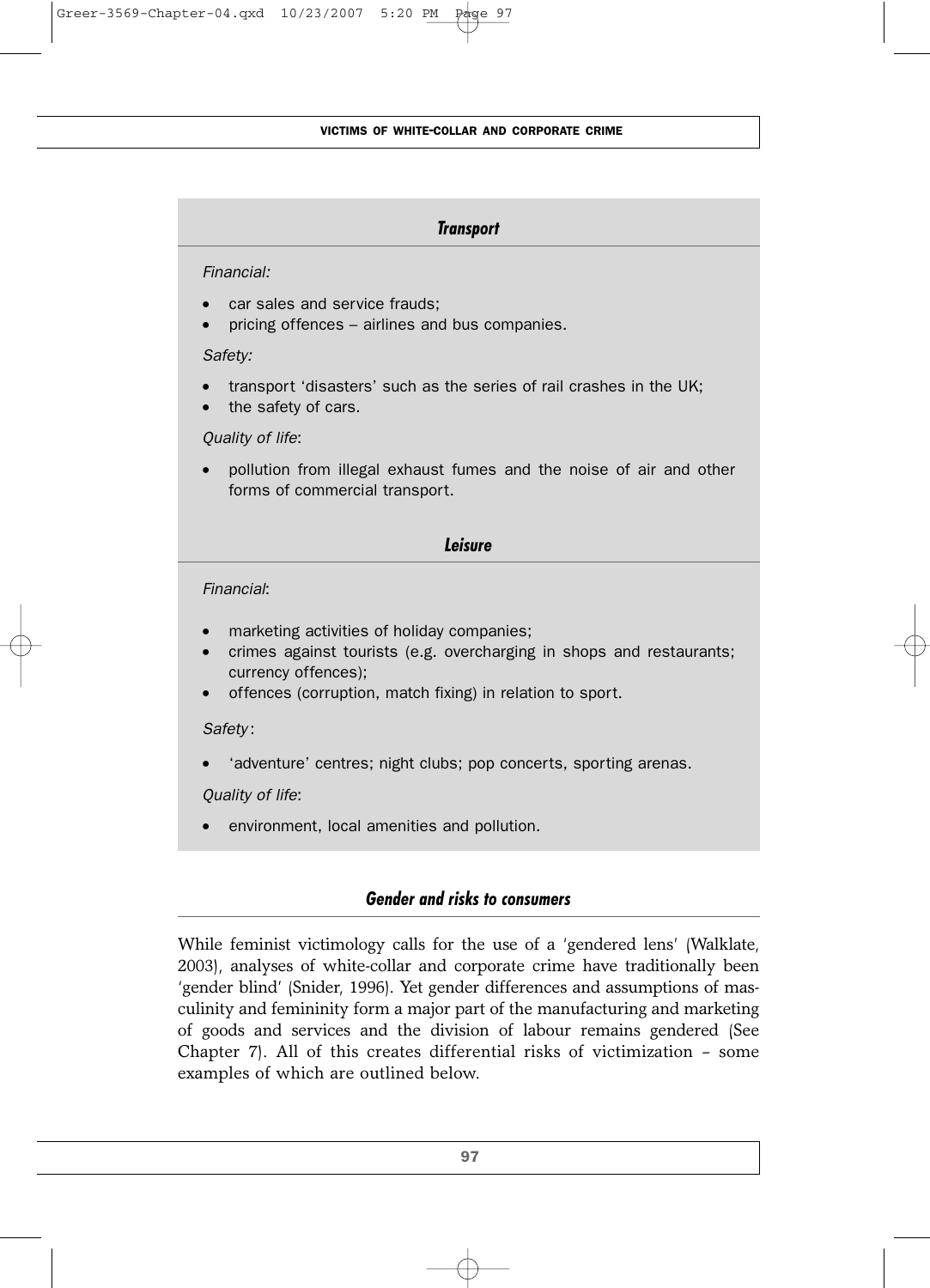Female consumers are particularly at risk from the following:

- Pharmaceutical products and services aimed at altering women's bodies such as the case of the Dalkon Shield contraceptive device, marketed after its dangers were known, which caused deaths, septic abortions, miscarriages and long-term illnesses (Finlay, 1996). A wide range of cosmetics and particularly cosmetic surgery have been associated with many dangers and inadequate regulation. Silicone breast implants have been associated with long-term side effects and one company involved, Dow Corning was found to have acted with 'fraud malice and oppression' (Finlay, 1996). More recently, Botox or 'cosmetic' cowboys used illegal supplies of Botox (Hall, 2005) and revelations that private clinics had failed to carry out basic checks on surgeons led to proposed new regulations (Lister, 2005).
- Household products aimed primarily at 'housewives', some of which have been associated with allergies (Claybrook, 1996).
- Cosmetic products subject to pricing offences, misdescriptions of their effects and misleading packaging (Croall, 1995), particularly the use of 'meaningless' terms such as 'natural', organic or 'hypoallergenic'. As much as 50 per cent of the cost of a bottle of perfume can be taken up by packaging and advertising (www.wen.org.uk/cosmetics/facts.htm, accessed July 2005).
- Cultural and family pressures on women, particularly single parents, to purchase cheaper, substandard consumer goods.
- Assumptions of technical incompetence which may make them more likely targets of, for example, garage and car servicing frauds (Croall, 1995).

Male consumers also face risks from cosmetics and other products targeted at their bodies – from quite clearly bogus 'baldness' remedies to Viagra.

## *Crimes against workers*

Female workers are particularly at risk from

- risks of miscarriage and respiratory ailments associated with the silicon chip industry (Simpson and Elis, 1996);
- illnesses due to high concentrations of food additives as in the food processing industry (Miller, 1985);
- exploitation of low paid and immigrant workers;
- exploitation in the 'sex industry';
- exposure to chemicals particularly, for example, in relation to food production (Miller, 1985) and beauty – hairdressers have been found to have higher rates of bladder cancer associated with hair dyes (Fletcher, 2003).

Male workers may be particularly at risk from

• deaths and injuries at work which occur in the 'risky' jobs associated with 'men's work' such as construction, transport and the oil industry.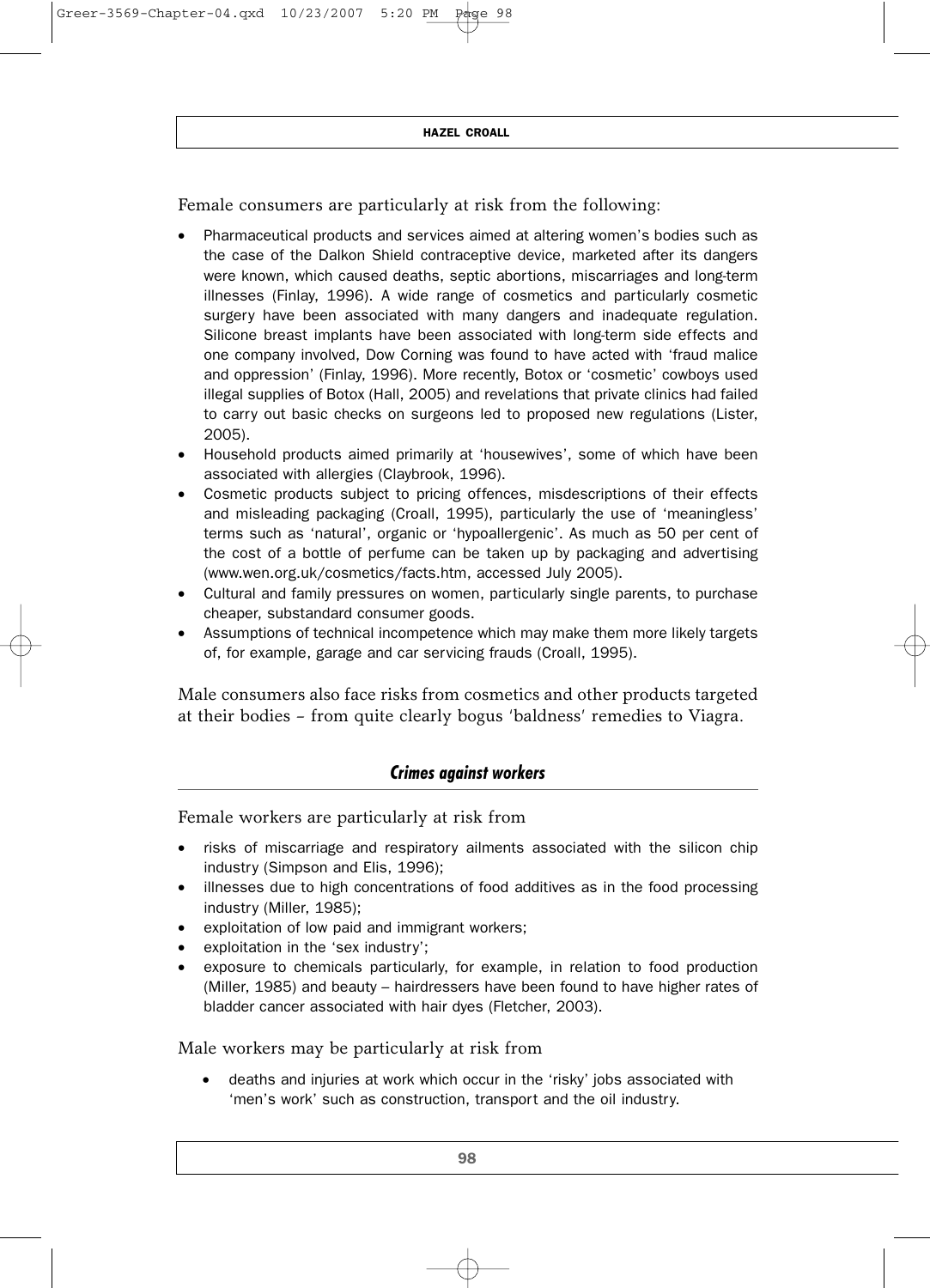#### *Investors*

Some investment frauds may adversely affect women – as mentioned above 'little old ladies' or 'Aunt Agathas' (Levi, 1987) are assumed to be financially ignorant. Though this may be a somewhat outdated notion, women were found to be more vulnerable to fraudulent doorstep sales and appliance repair frauds (Vaughan and Carlo, 1975).

# *Age and risk*

Age is also related to crime and victimization although it is difficult to make generalizations as older people, often seen as particularly vulnerable to fraud, are not a homogenous group (Pain, 2003). Some are wealthier than others which may affect the likelihood of different forms of fraud, and Titus (2001) found lower rates of victimization among the elderly for telemarketing frauds as they had learnt to avoid them. Some examples of the risks faced by different age groups are indicated below.

Older consumers may be particularly vulnerable to

- food poisoning outbreaks, many of which have involved elderly people. The E.coli case in Scotland, for example, involved the deaths of 21 pensioners and one large outbreak in Canada caused the death of 19 residents of an old people's home in 1985;
- aggressive sales practices of security devices because they are 'easy to pressure, vulnerable, at home and living alone' and are seen as particularly vulnerable group;
- a variety of other forms of commercial or white-collar crime adversely affecting the elderly such as the sale of 'assistive products' for older people, and the activities of cowboy builders referred to above may have a disproportionate impact on the elderly with many press reports playing on vulnerable elderly victims (Croall, 2007).

The young, on the other hand, are more at risk of

- being harmed by toys, particularly cheap imitation versions of widely marketed toys which may cause injuries, as indicated by the many warnings around Christmas time from Trading Standards departments;
- being injured while engaging in physical and 'risky' activities;
- being the victim, in student accommodation, of landlords' failure to comply with electrical and fire safety precautions;
- purchasing substandard or counterfeit goods marketed at young people such as designer clothes, compact discs, DVDs and videos, designer trainers and football shirts. Mobile phone companies aggressively market products and services at young people and engage in misleading practices such as using tiny writing in contracts (Croall, 2007).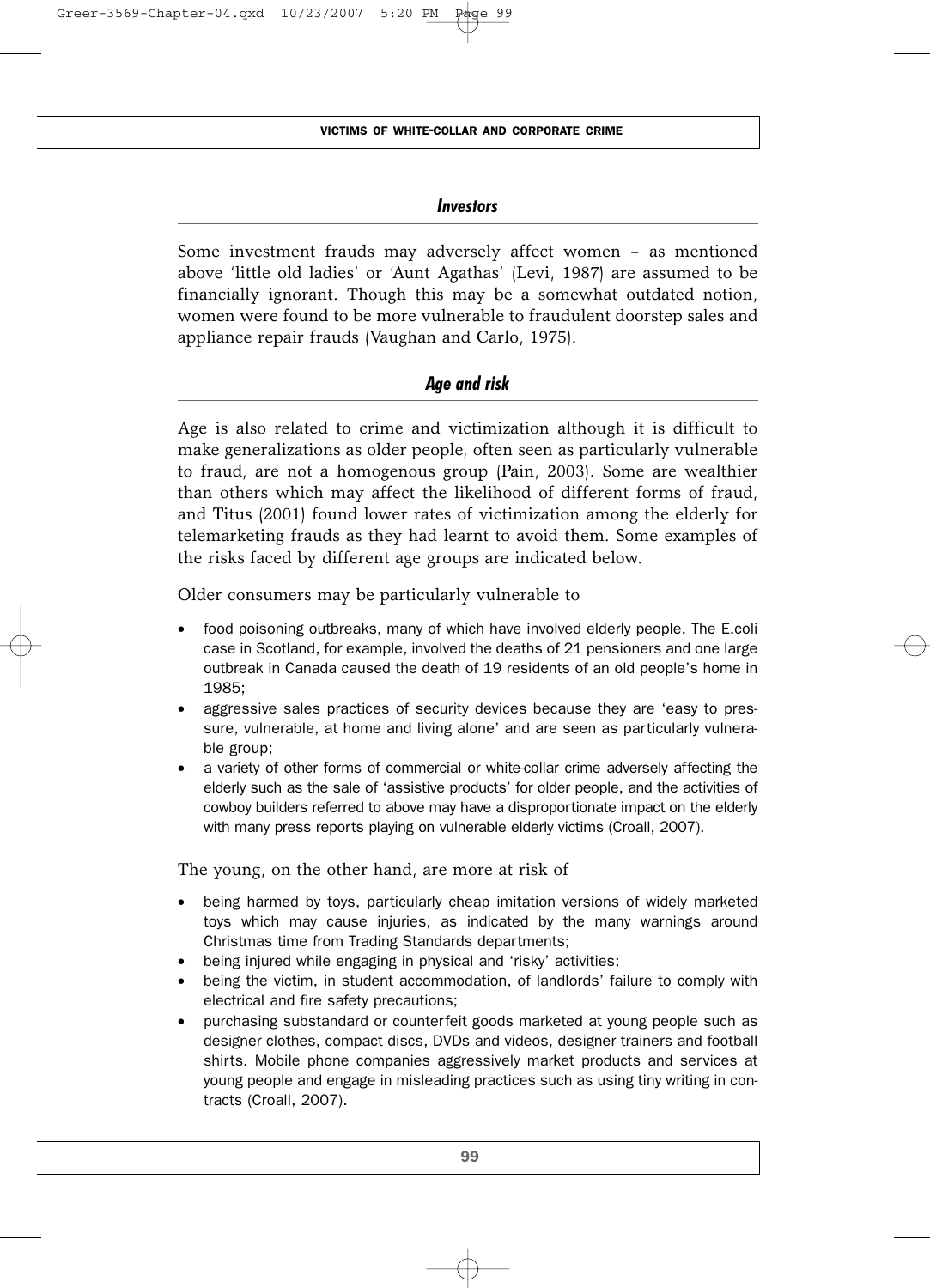• being paid less than the minimum wage and exploited globally through child labour.

Other kinds of risks target both young and old simultaneously

- as residents of institutions, both the elderly, particularly those suffering from dementia, and the young are more at risk from physical abuse in care homes (Peppin, 1996);
- as savers and investors, the young may be more vulnerable as they are prepared to take more 'risks' (Titus, 2001), while older age groups are more vulnerable to pensions and investment frauds targeted at the need to provide for old age.

## *Socio-economic status and risk*

Both gender and age are connected to socio-economic status in respect of which, as Levi (1995) comments, there is a 'complex moral arena' with both the rich and the poor being seen as vulnerable. Nonetheless, as was seen in relation to conventional crime in Chapter 3, the economic and cultural capital of the more affluent can protect them from some kinds of crime. Some of these relationships are summarized below.

Poorer consumers are more vulnerable to a range of crimes such as

- the sale of cheap and substandard goods;
- misleading 'bargain' offers;
- offences involving second-hand cars.

Regarding crimes involving workers, while those lower down the economic hierarchy are most at risk, employers are also vulnerable to the frauds and thefts of employees.

Lower level employees are more vulnerable to

- safety offences, including those leading to fatalities, which have a greater impact on manual, low level employees, often working on a casual basis in small, nonunionized companies who have less power to seek redress (Tombs, 1999);
- exploitation by low wages and poor working conditions.

Regarding investment and other financial frauds, the more affluent are more vulnerable to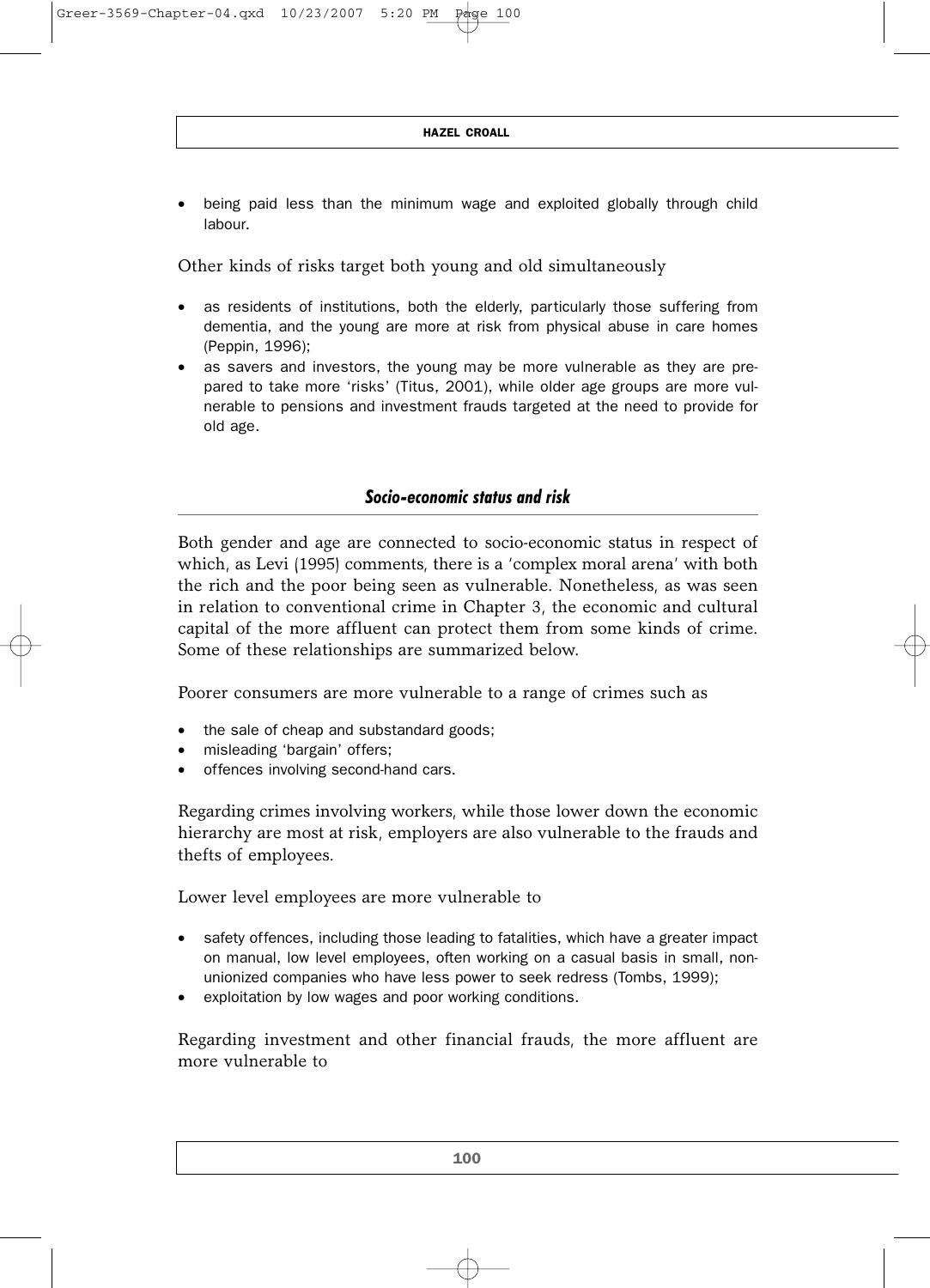• major investment frauds and risky investments which require large initial investments. As Levi (1995: 182) comments, the victims of many serious frauds are part of the same 'finance–capitalist' elite as offenders, thus Lloyd's of London 'happily skimmed profits from the nobility as well as from the nouveaux riches among syndicate members'.

In addition, poorer communities are more likely to suffer from *environmental* crime as they may be sited closer to polluting factories (South, 1998).

As is the case with conventional crime, offences may have a more severe impact on poorer victims as they can less easily remedy any problems. As seen above, many offences involve an abuse of occupational expertise which victims do not possess and rely on 'asymmetries of information' (Shapiro, 1990). This does affect employers, and the rich and poor alike may be vulnerable through their lack of medical, legal, financial or technological knowledge although the more affluent are more able to seek advice and information and, if victimized, to seek redress.

Economic and cultural capital also play a major role. In respect of consumer crime, the better off are more likely to be aware of many of the issues concerning the contents or quality of goods or food, are more likely to read consumer publications such as *Which?* and seek the help of advisers if they feel they have been victimized. On the other hand, poorer consumers, who can make fewer choices, are less likely to be in possession of appropriate information. A survey carried out for the OFT found that the elderly, the young and those on low incomes were more 'vulnerable' due to their greater difficulty in obtaining or assimilating the information needed to make 'informed' decisions. In respect of environmental crime, those living in more affluent areas, having already avoided living in more 'undesirable' areas, are more able to mount effective campaigns against the location of noisy or dirty factories and ensure that planning regulations are complied with.

#### *QUESTION*

Can you explain why Tombs and Whyte (2006a) claim that the economic and physical costs of corporate crime fall disproportionately on the disadvantaged and the poorest sections of society?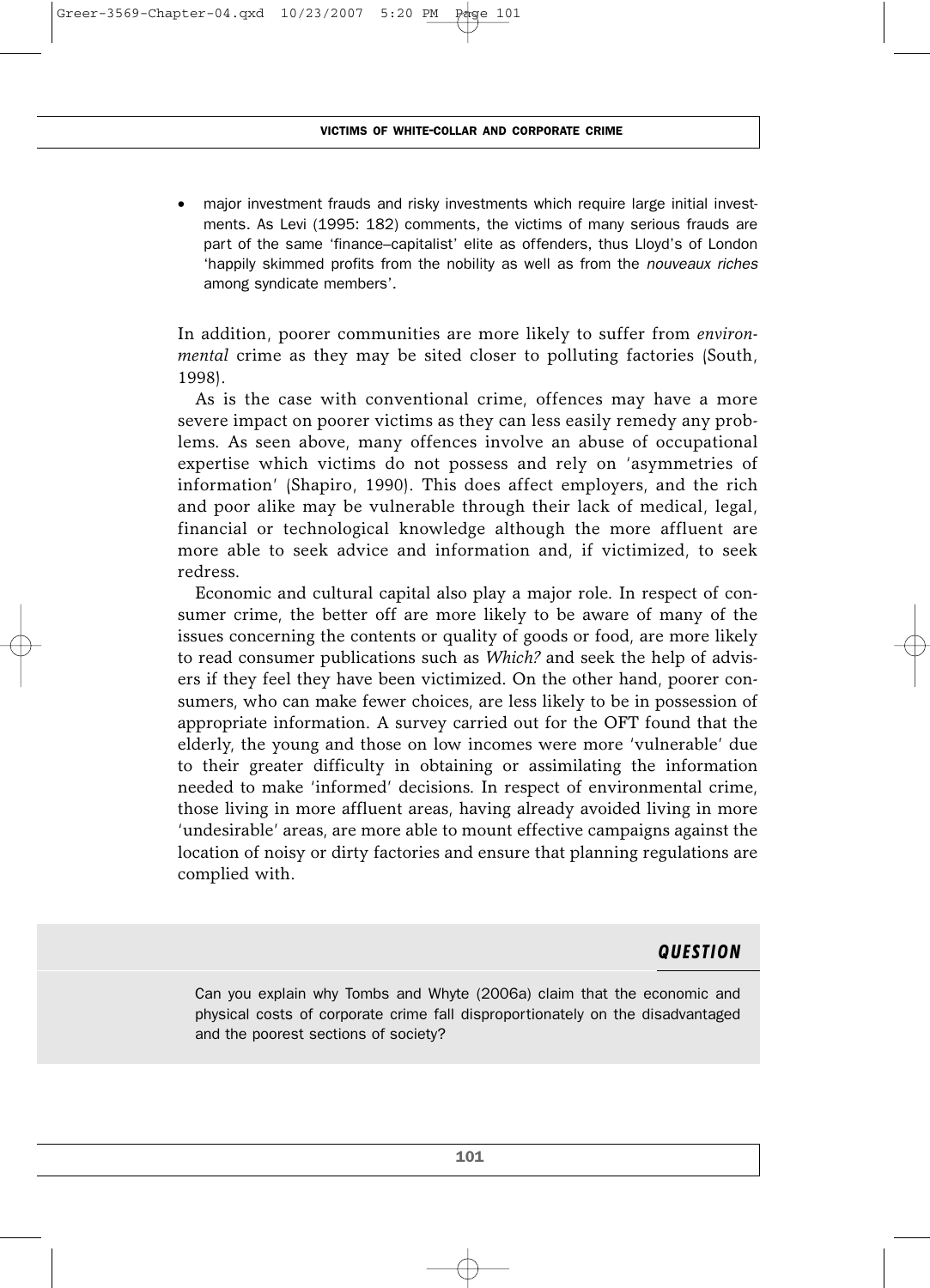## *Global inequalities*

A brief discussion of the global dimensions of white-collar and corporate crime victimization further illustrates its structural dimensions. Typical forms of global or transnational corporate crime, for example, involve avoiding the laws and regulations of more developed countries by siting production in countries with less stringent regulations (Croall, 2005). In this way, corporations exploit the 'spaces between laws' and have been involved in a corporate 'race to the bottom' (Passas, 2000; Gilbert and Russell, 2002). This has been associated with harmful activities such as

- 'dumping' toxic wastes and unsafe products;
- exploiting child labour;
- failing to pay a living wage;
- producing substandard or counterfeit products;
- exposing uninformed and unprotected workers to dangerous working conditions;
- using cheap and sometimes forced labour, including prison labour.

In general, these activities impact more severely on the most economically weak nations and within these on the poorest and most vulnerable workers (Gilbert and Russell, 2002). Wealthy individuals and corporations may also seek to evade tax laws by placing their money in offshore havens which has the effect of shifting a greater tax burden onto the least mobile, smaller businesses and lower income groups (Johnson and Holub, 2003).

White-collar, corporate or economic crime victimization does therefore reflect wider structures of inequality. While offences may appear random in their effect, and wealthy individuals and large organizations are also victimized, other activities have a more adverse effect on the least affluent. Women are particularly vulnerable to offences which, as feminist analyses indicate, seek to promote idealized notions of femininity, for example, by cosmetic improvement along with those which derive from wider inequalities in the workplace, thereby reflecting patriarchal structures of power (Szockyj and Fox, 1996). Ageist structures and stereotypes are reflected in the greater dependency of the old and young which makes them more vulnerable to some offences.

# **Reflections and future research directions**

This chapter has selectively explored a wide range of information about the vast area of victimization from corporate and white-collar crime. In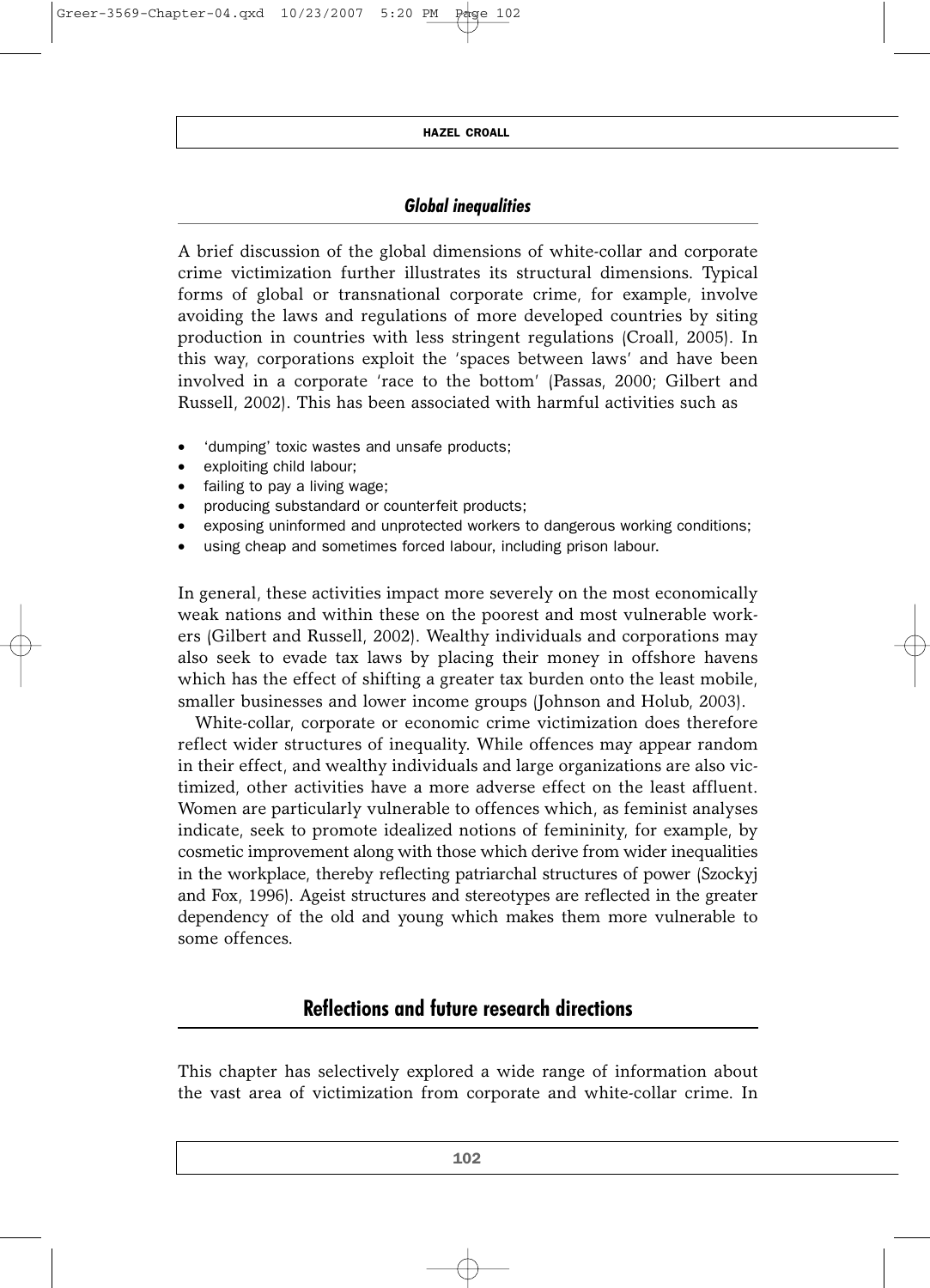comparison to conventional crime, however, many questions remain unanswered and much research remains partial and restricted to case studies and individual crimes. Victims of many of these activities are not widely recognized as 'crime' victims and are excluded from most traditions of victimology, which have largely accepted conventional constructions of crime. As such, they are not included in victim surveys and the diffuse and indirect nature of victimization is often taken to prohibit their inclusion. Despite these difficulties, however, more research could be undertaken. Not all offences involve indirect victimization and victims are aware of some offences such as the sale of out-of-date food, breaches of safety regulations within workplaces or rented accommodation (Pearce, 1992), the activities of cowboy builders, the frauds of second-hand car dealers, misdescriptions of some goods, particularly those subsequently found to be substandard. A wide range of offences could, therefore be included within 'conventional' victim surveys and their numbers routinely compared with other forms of crime.

Other innovative forms of research could also be developed. More focused research could, for example, take place in workplaces, $<sup>1</sup>$  or with</sup> focus groups of consumers, women, older or younger people to ascertain experiences of offences and attitudes towards issues of safety and quality, or within specific neighbourhoods in relation to environmental harms. Some valuable research, has been carried out by interest groups such as the CCA (see above), the Women's Environmental Network (WEN) or the National Consumer Council, although these studies focus on wider social issues rather than being focused narrowly on 'crime'. The 'mystery' shopping exercises carried out by Trading Standards Officers provide another example of the kind of research which has been carried out and which could, given more resources, be increased across a range of so-called regulatory areas.

It is necessary therefore to broaden the scope of victimology beyond the more narrow definition of crime employed by administrative criminology and victimology, tied as they are to conventional constructions of crime, and to incorporate yet more forms of victimization which are 'unseen'. The continuing neglect of these broader harms has led some critical criminologists to call for a move beyond criminology to the study of social harm, or *zemiology*, which would incorporate a much wider range of harms, exposing their structural nature and exploring different societal responses to them, rather than being restricted by the confines of criminal law and criminology (Hillyard and Tombs, 2004; Hillyard, 2006).

All this could, in addition to encouraging a wider recognition of the harms from fraud and other commercial activities, have an impact on criminal justice and other victim-centred policies. It could, for example, enhance the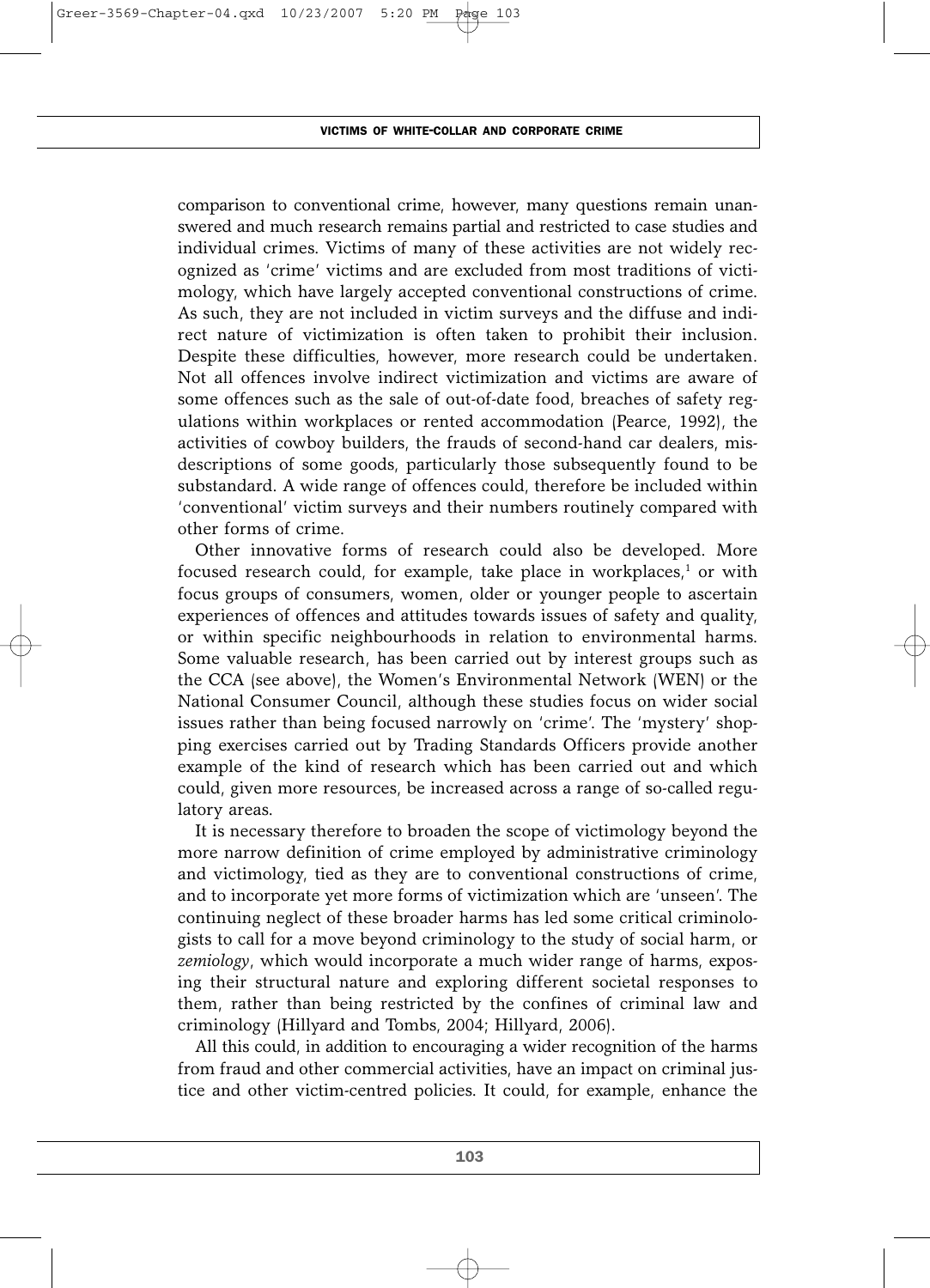agenda of crime prevention and community safety programmes which, by taking account of a wider range of offenders and victimization, could become more inclusive. The anti-social behaviour agenda, for example, focuses almost entirely on the offences of lower-class youth – yet many of the activities described above could readily be seen as 'anti-social' and similar orders applied. In addition, as seen above, criminal justice policy could take more account of the victim's perspective in developing more innovative and reparative sentences for business offenders.

#### **Summary**

This chapter has demonstrated that victimology, particularly 'conservative' victimology, has failed to take account of a major area of victimization.

It has also demonstrated that victimization from white-collar and corporate crime is considerable and may well exceed that from so-called conventional crime and that individuals may suffer from many forms of whitecollar and corporate victimization. The chapter concludes that many forms of white-collar and corporate victimization reflect wider patterns of social and economic inequality and that there is a need for victim-centred initiatives to include these forms of crime. Finally, further research is necessary to more fully understand the nature of victimization from economic crime and to compare it with that from conventional crime.

## *ANNOTATED BIBLIOGRAPHY*

Croall, H. (2001a) Understanding White-Collar Crime. Buckingham: Open University Press. This includes a chapter introducing aspects of victimization from white-collar and corporate crime.

Croall, H. (2001b) 'The victims of white collar crime', in L. Sven-Ake (ed.), White-Collar Crime Research. Old Views and Future Potentials: Lectures and Papers from a Scandinavian Seminar. National Council for Crime Prevention, Sweden Bra-Report 2001: 1. Croall, H. (2004) Cheated and Poisoned: Exposing Victimisation from Economic Crime. Swedish Council for Crime Prevention (English summary available on www.bra.se). These references contain detailed analysis of the individual and structural dimensions of victimization.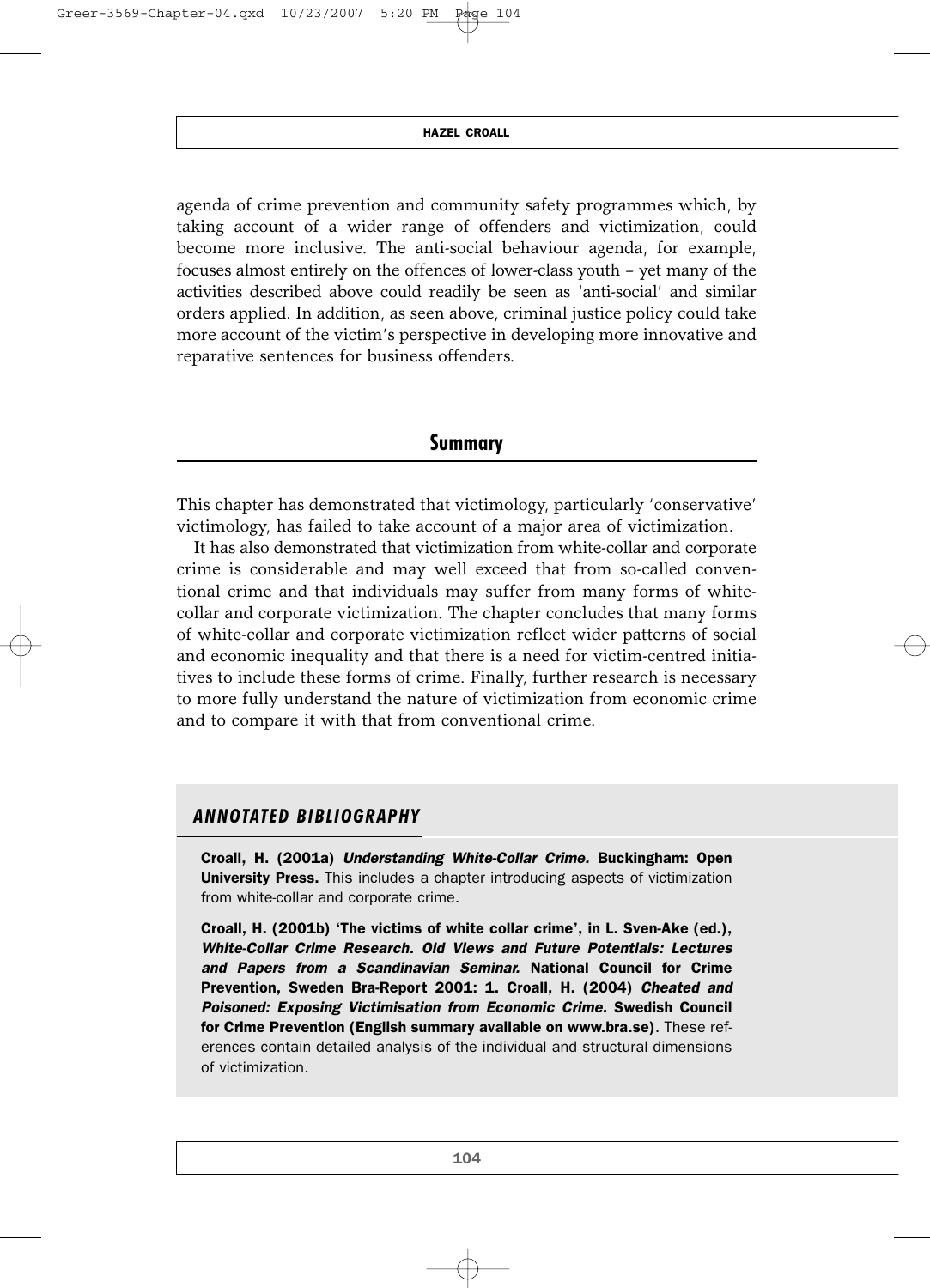Shover, N. and Wright, J.P. (eds) (2001) Crimes of Privilege: Readings in White-Collar Crime. Oxford: Oxford University Press. This text provides a good account of studies in the United States in the section on victims.

Tombs, S. and Whyte, D. (2007) Safety Crime. Cullompton: Willan **Publishing.** This text provides a good introduction to victimization from corporate crime, including an account of deaths and injuries resulting from safety crimes.

#### **Note**

1 I am grateful to the editors for this suggestion.

# **References**

Adams, L. and Bannerman, L. (2005) 'Gas firm fined £15 million for the death of a family', The Herald 26 Aug. Available at: www.theherald.co.uk/news/45795, accessed 26 Aug. 2005.

Audit commission (1993) Protecting the Public Purse: Ensuring Probity the Public Sector? London: Audit Commission.

Braithwaite, J. (1995) 'Corporate crime and republican criminological praxis, F. Pearce and L. Snider leads, Corporate Crime. Toronto: University of Tornoto Press.

Blake, A. (2004) '300,000 homeowners ''ripped off''', Western Mail, Cardiff, 23 Apr., p. 3. Box, S. (1983) Power, Crime and Mystification. London: Tavistock.

Browne, A. (2001) 'Abused, threatened and trapped – Britain's foreign ''slave nurses''', The Observer, 27 May 2001.

Calavita, H. and Pontell, K. (1995) 'Saving the Savings and Loans?, in F. Pearce and L. Snider (eds), Corporate Crime: Contemporary Debates. Toronto: University of Toronto Press.

Clarke, M. (1990) Business Crime: Its Nature and Control. Cambridge: Polity Press.

Claybrook, J. (1996) 'Women in the marketplace', in E. Szockyj and J.G. Fox (eds), Corporate Victimization of Women. Boston: Northeastern University Press.

Croall, H. (1995) 'Target women; women's victimisation from white collar crime', in R. Dobash, and L. Noaks (eds), Gender and Crime. Cardiff: Cardiff University Press.

Croall, H. (2001a) Understanding White Collar Crime. Buckingham: Open University Press.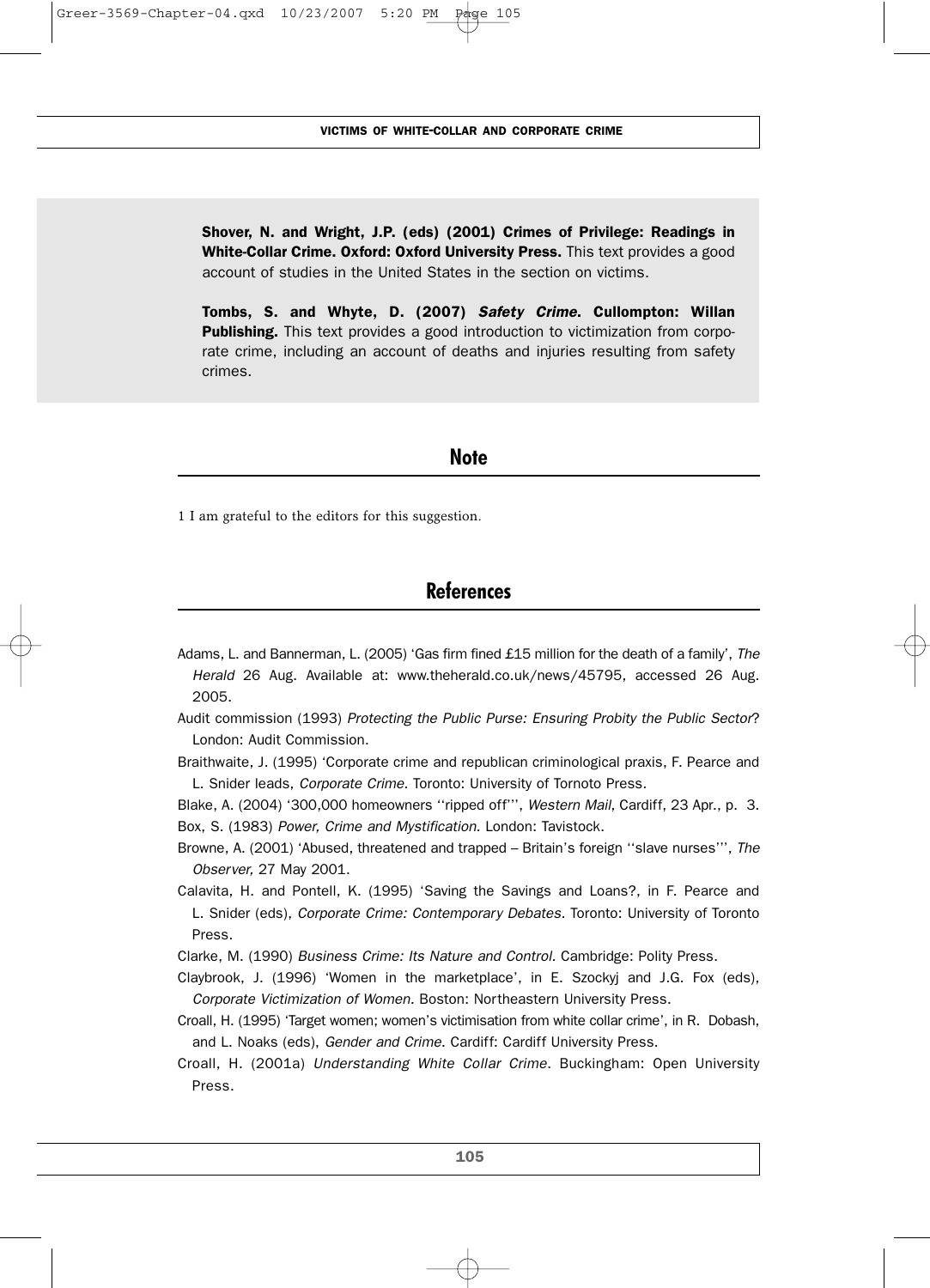- Croall, H. (2001b) 'The victims of white collar crime', in L. Sven-Ake (ed.), White-Collar Crime Research. Old Views and Future Potentials: Lectures and Papers from a Scandinavian Seminar. National Council for Crime Prevention, Sweden Bra-Report 2001: 1.
- Croall, H. (2004) Cheated and Poisoned: Exposing Victimisation from Economic Crime.' Swedish Council for Crime. Prevention (English summary available on www.bra.se).
- Croall, H. (2005) 'White collar crime', in A. Wardak, and J. Sheptycki (eds), Transnational and Comparative Criminology, Cavendish: Glasshouse Press.
- Croall, H. (2006a) 'Penalties for corporate homicide', Annex B to Scottish Executive (2005) ''The Findings and recommendations of the Expert Group Report on Corporate Homicide''', available at http://www.scotland.gov.uk/Publications/2005/11/14133559/35592.
- Croall, H. (2006b) 'Sentencing companies and organisations: the need for significant reforms' unpublished paper delivered to CCA Conference, Glasgow, 6 October 2006.
- Croall, H. (2007) 'White collar crime, consumers and victimization', in G. Geis and H. Pontell (eds), International Handbook of White Collar Crime. New York: Springer
- Croall, H. and Ross, J. (2003) 'Sentencing the corporate offender', in N. Hutton, and C. Tata, (eds), Sentencing and Society. Aldershot: Ashgate.
- Department of Trade and Industry (2002) Car Servicing and Repairs: Mystery Shopping Research, September. London: Department of Trade and Industry.
- Dignan, J. (2005) Understanding Victims and Restorative Justice. Buckingham: Open University Press.
- Finlay, L. (1996) 'The pharmaceutical industry and women's reproductive health', in E. Szockyj and J.G. Fox (eds), Corporate Victimisation of Women. Boston: Northeastern University Press.
- Fletcher, V. (2003) 'Hair dye alert as study reveals risks to health: makers accused of insufficient testing', Evening Standard, 22 Apr., p. 15.
- Fooks, G. (2003) 'In the valley of the blind the one-eyed man is king: corporate crime and the myopia of financial regulation', in S. Tombs, and D. Whyte, (eds), Unmasking the Crimes of the Powerful. New York: Lang, pp. 105–28.
- Gilbert, M. and Russell, S. (2002) 'Globalization of criminal justice in the corporate context', Crime, Law and Social Change, 38: 211–38.
- Hall, C. (2005) 'Health crackdown on beauty clinics and Botox parties', The Daily Telegraph, 29 Jan., p. 05.
- Hillyard, P. (2006) 'Criminal obsessions: crime isn't the only harm', Criminal Justice Matters, 62: 26.7, 46.
- Hillyard, P. and Tombs, S. (2004) 'Beyond criminology?' in P. Hillyard, C. Pantazis, S. Tombs and D. Gordon (eds), Beyond criminology: Taking Harm Seriously. London: Pluto Press.
- Johnson, J. and Holub, M. (2003) 'Corporate flight: ''moving'' offshore to avoid US taxes', Journal of Financial Crime, Jan. 2003.
- Journal of Financial Crime (2002) 'Serious fraud hits major European companies hard, crime survey shows', Journal of Financial Crime 9(2): 116.
- Korsell, L. (2002) 'Economic crime', in Crime Trends in Sweden 1998–2000. Stockholm: National Council for Crime Prevention.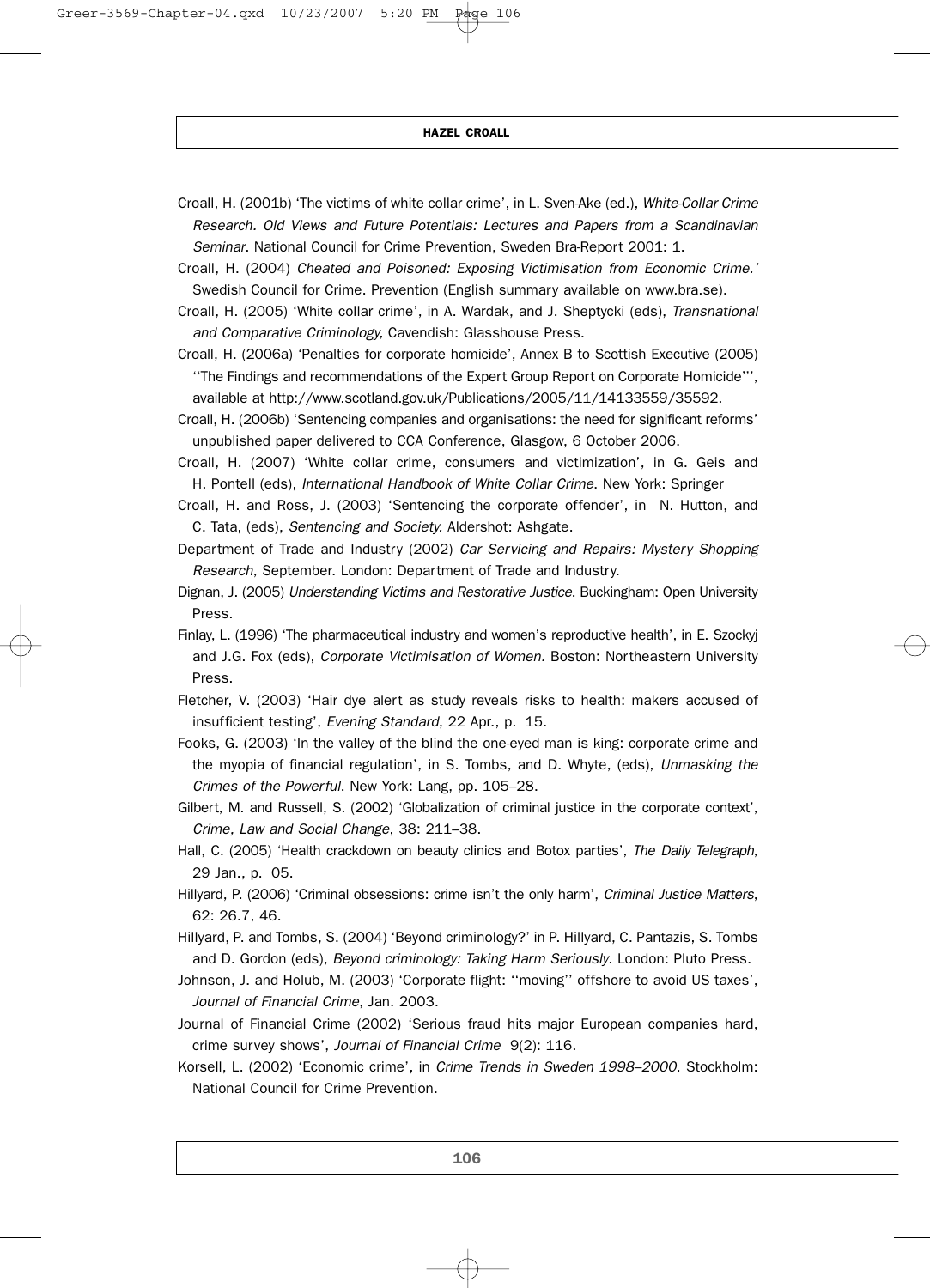- Lawrence, F. (2002) 'Customers find ever more "foreign objects" in food', Guardian Unlimited, 7 Feb. 2002.
- Lawrence, F. (2004) Not on the Label. London: Penguin Books.
- Levi, M. (1987) The Regulation of Fraud: White Collar Crime and the Criminal Process. London: Tavistock.
- Levi, M. (1995) 'Serious fraud in Britain', in F. Pearce, and L. Snider, (eds), Corporate Crime: Contemporary Debates. Toronto: University of Toronto Press.
- Levi, M. (1999) 'The impact of fraud', Criminal Justice Matters, 36 (summer).
- Levi, M. (2005) The Victims of Fraud. Oxford: Clarendon Press.
- Levi, M. and Pithouse, A. (1992) 'The victims of fraud', in D. Downes (ed.), Unravelling Criminal Justice. London: Macmillan.
- Lindgren, S. (2002) 'Economic crime in Sweden: an essentially contested issue', Criminal Justice, 4(2): 363–83.
- Lister, S. (2005b) 'Tighter facelift rules will tackle rogue practitioners', The Times 28 Jan., p. 11.

Miller, M. (1985) Danger! Additives at Work. London: London Food Commission.

National Consumer Council (2004) Press release.

- Nelken, D. (2002) 'White collar crime', in M. Maguire, R. Morgan and R. Reiner, (eds), The Oxford Handbook of Criminology, 3rd edition. Oxford: Oxford University Press.
- Pain, R. (2003) 'Old age and victimisation', in P. Davies, P. Francis and V. Jupp (eds), Victimisation: Theory, Research and Policy. Basingstoke: Palgrave Macmillan.
- Passas, N. (2000) 'Global anomie, dysnomie and economic crime: hidden consequences of neo liberalism and globalization in Russia and around the world', Social Justice, summer: 16–35.
- Peake, A. (2004) 'Cowboy builders take us for £1BN', The Sun 19 Oct., p.15.
- Pearce, F. (1992) 'The contribution of ''left realism'' to the study of commercial crime,' in B. McLean and J. Lowman (eds), Realist Criminology: Crime Control and Policing in the 1990s. Toronto: University of Toronto Press.
- Pearce, F. and Tombs, S. (1998) Toxic Capitalism: Corporate Crime and the Chemical Industry. Aldershot: Ashgate.
- Peppin, J. (1996) 'Feminism, law and the pharmaceutical industry', in F. Pearce and L. Snider (eds), Corporate Crime: Contemporary Debates. Toronto: University of Toronto Press.
- Powell, D. (2005) 'The posse: riding out to beat cowboy builders', Daily Post, 20 May, p. 2.

Prynn, J. (2004) 'Exposed: rip-offs of cowboy workmen', Evening Standard, 22 Jan., p. 1. Punch, M. (1996) Dirty Business: Exploring Corporate Misconduct. London: Sage.

- Scottish Executive (2005) 'The findings and recommendations of the Expert Group report on Corporate Homicide', available at: http://www.scotland.gov.uk/Publications/ 2005/11/14133559/35592.
- Scraton, P. (2004) 'Death on the terraces: The contexts and injustices of the 1989 Hillsborough disaster', Soccer and Society, 5(2): 183–200.
- Shapiro, S. (1990) 'Collaring the crime, not the criminal: re-considering the concept of white collar crime', American Sociological Review, 55: 346–65.